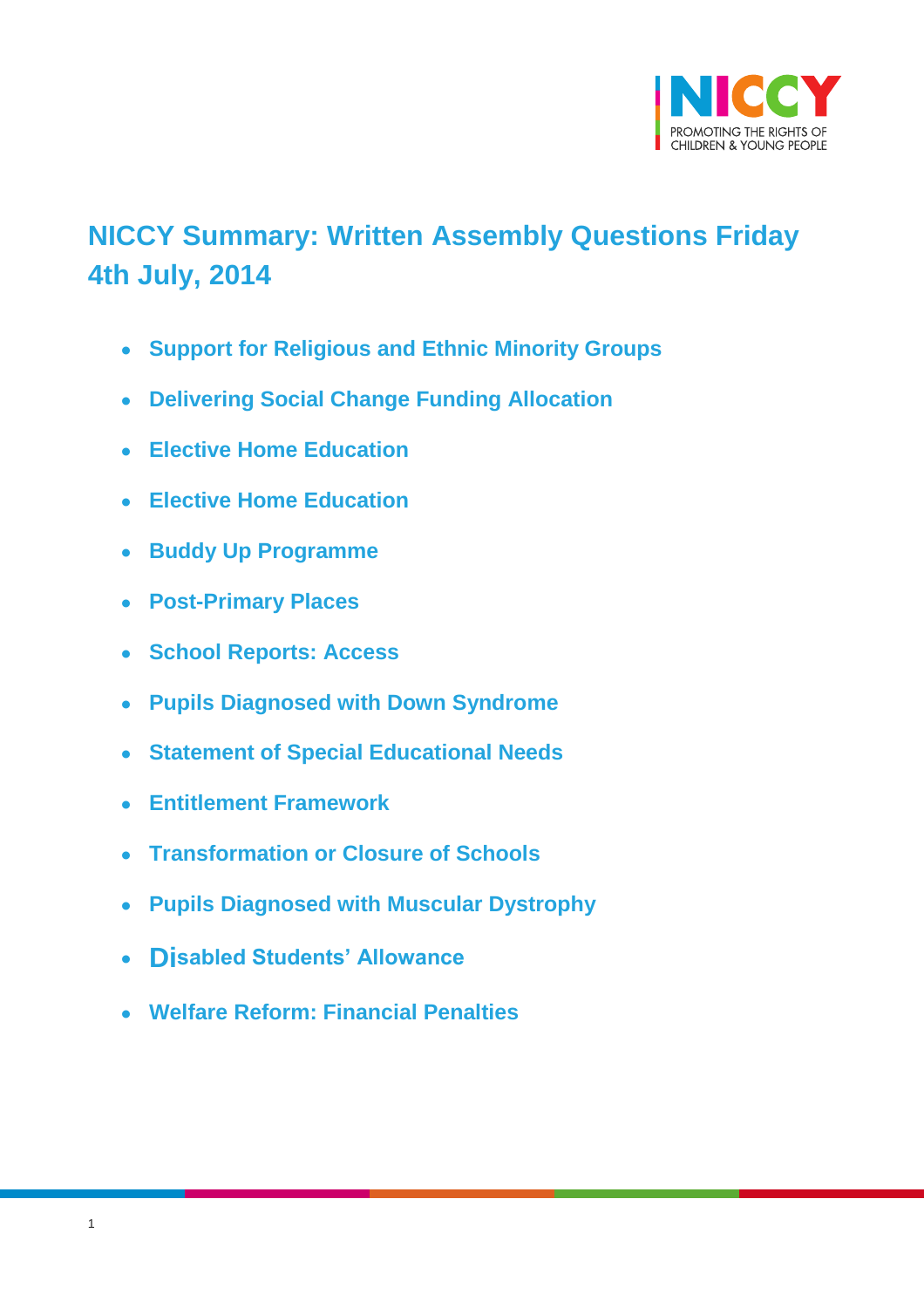<span id="page-1-4"></span><span id="page-1-2"></span>

- <span id="page-1-0"></span>**[Paediatric Congenital Cardiac Services](#page-1-0)**
- <span id="page-1-3"></span><span id="page-1-1"></span>**[Organ Transplants for Children](#page-1-1)**
- **[Eye Tests for Children](#page-1-2)**
- **[Health Service Provision for Dyslexia](#page-1-3)**
- <span id="page-1-6"></span><span id="page-1-5"></span>**[Eating Disorders](#page-1-4)**
- **[Eating Disorders](#page-1-5)**
- <span id="page-1-8"></span><span id="page-1-7"></span>**[Mental Capacity Legislation](#page-1-6)**
- **[Suicide Prevention Projects](#page-1-7)**
- <span id="page-1-10"></span><span id="page-1-9"></span>**[Children: Named Contact](#page-1-8)**
- **[Paediatric Congenital Cardiac Services](#page-1-9)**
- <span id="page-1-11"></span>**[Legal Highs](#page-1-10)**
- <span id="page-1-13"></span><span id="page-1-12"></span>**[Dangers of Legal Highs](#page-1-11)**
- **[Independent Domestic Violence Advisers](#page-1-12)**
- <span id="page-1-14"></span>**[Legislation on Mental Capacity](#page-1-13)**
- **[Mental Capacity Legislation](#page-1-14)**
- **[Firearms: Age Restrictions](#page-23-0)**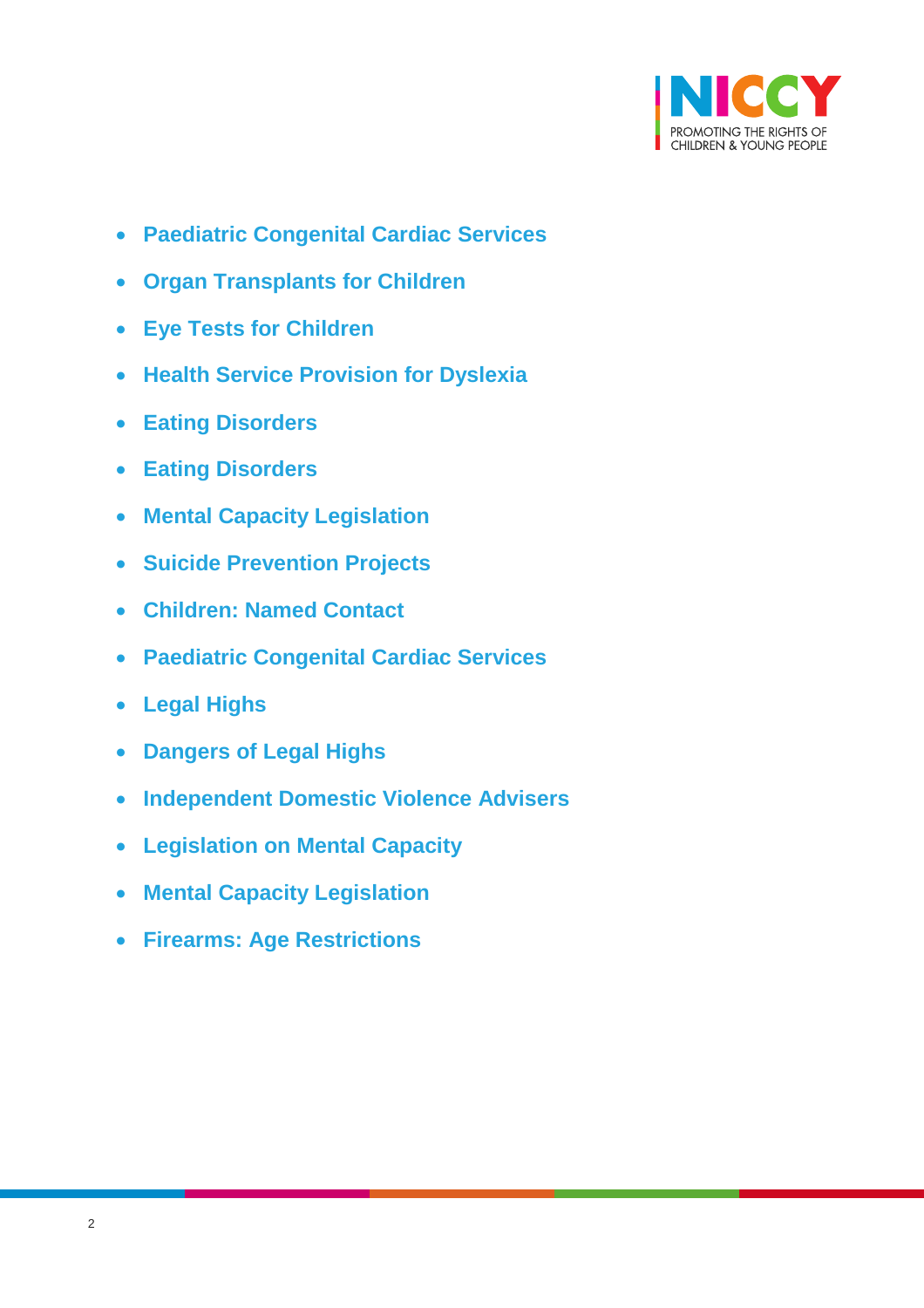

# **Office of the First Minister and deputy First Minister**

# **Support for Religious and Ethnic Minority Groups**

**Mr Nesbitt** asked the First Minister and deputy First Minister what financial, or other, support is available from their Department for religious and ethnic minority groups. (AQW 33877/11-15)

**Mr P Robinson and Mr M McGuinness:** The Minority Ethnic Development Fund (MEDF), managed by the Racial Equality Unit, has been providing support for voluntary and community organisations working with minority ethnic people and groups since 2003. The fund, worth £1.1m per annum, is currently supporting approximately 30 projects. The Racial Equality Unit also provides day to day assistance and guidance to individuals and groups in respect of their funding awards. [Back to Top](#page-0-14)

## **Delivering Social Change Funding Allocation**

**Mr Lyttle** asked the First Minister and deputy First Minister to detail how the £6m June monitoring round bid for Delivering Social Change will be allocated if the bid is successful. (AQW 34293/11-15)

**Mr P Robinson and Mr M McGuinness:** There is currently a £14m resource budget allocation in 2014/15 for the Delivering Social Change Programme. However, the total current requirement in respect of the programme is some £20m.

The £20m programme requirement can be broken down as follows:

- 6 Signature Programmes £13.20m
- Social Investment Fund £ 2.40m
- Childrens Hospice £ 0.40m
- Bright Start £ 1.00m
- Playboard £ 0.33m
- OFMDFM Support Cost £ 1.27m
- SIB DSC Delivery Unit £ 0.50m
- Northern Ireland European Regional Forum £ 0.18m
- Play and Leisure Programme £ 0.50m
- Other £ 0.22m
- Total £ 20.00m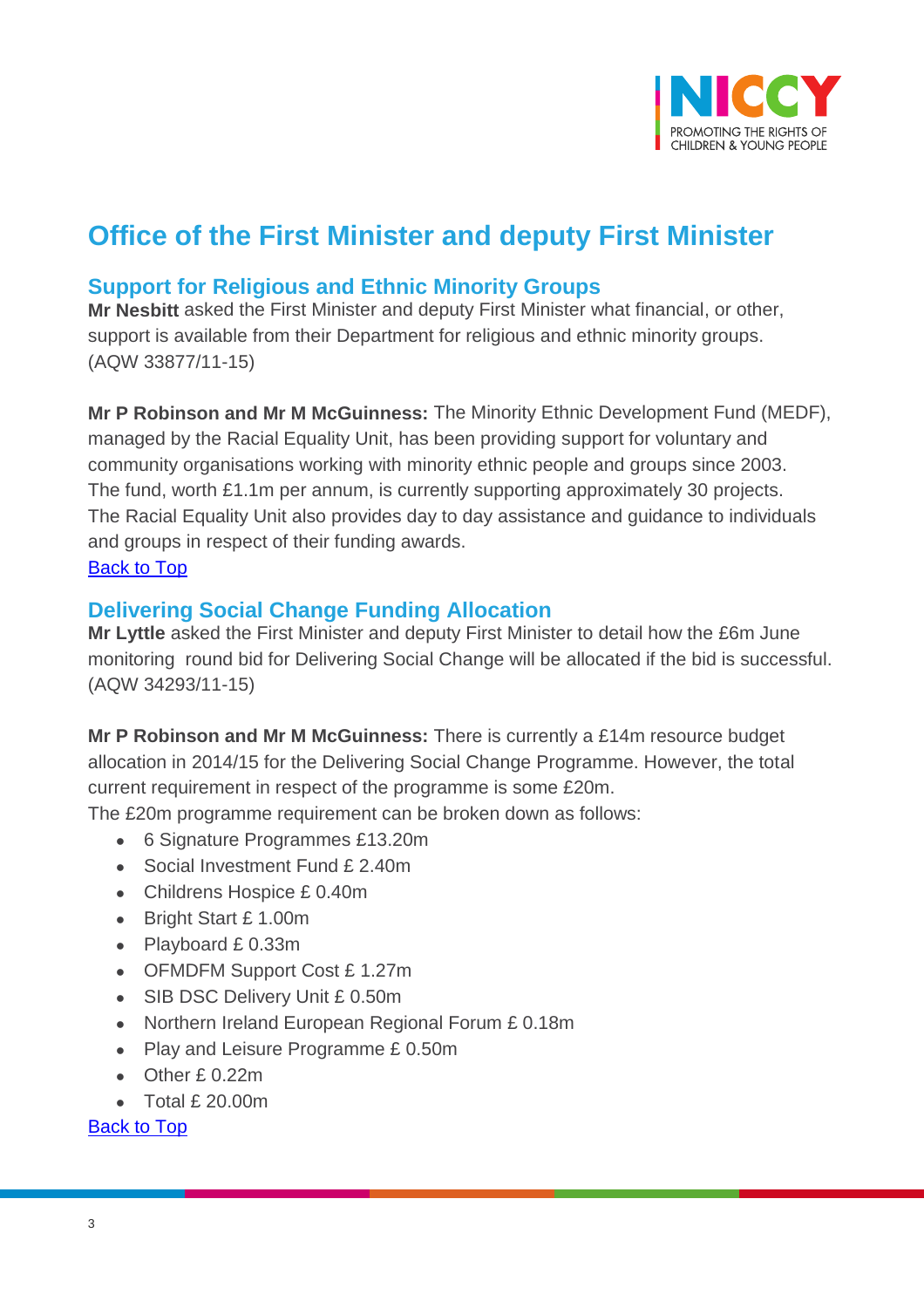

# **Department of Education**

# **Elective Home Education**

**Mr Allister** asked the Minister of Education, in light of the intention to further regulate Elective Home Education, how many adverse incidents from this sector have been identified in the last three years. (AQW 33973/11-15)

**Mr O'Dowd (The Minister of Education):** There is no intention to further regulate home education at the present time. The Education and Library Boards (the Boards) have directly prepared guidance in relation to home education which reflects their existing legislative responsibilities and are currently consulting on that guidance. The outcome of the consultation process will be of assistance in informing any future proposals in this regard.

In terms of adverse incidents relating to the educational provision for home educated children, the Boards have advised that they are aware of less than 15 incidents. Board Adverse Incidents

- South Eastern Education and Library Board (SEELB)
- Less than 5\* adverse incidents in the last three years
- North Eastern Education and Library Board (NEELB)
- Less than 5\* adverse incidents in the last three years
- Belfast Education and Library Board (BELB) Less than 5\* adverse incidents in the last three years
- Western Education and Library Board (WELB) None recorded<sup>^</sup>
- Southern Education and Library Boards (SELB) None recorded<sup>^</sup>

\* This figure is suppressed in order to protect the anonymity of children

^ The WELB and the SELB have advised that they do not currently undertake monitoring of children and young people who are educated at home The Boards have confirmed that they do not undertake assessments of the achievements and outcomes of children who are educated at home and the adverse incidents referenced by the Boards relate to the suitability of the education provided to home educated children.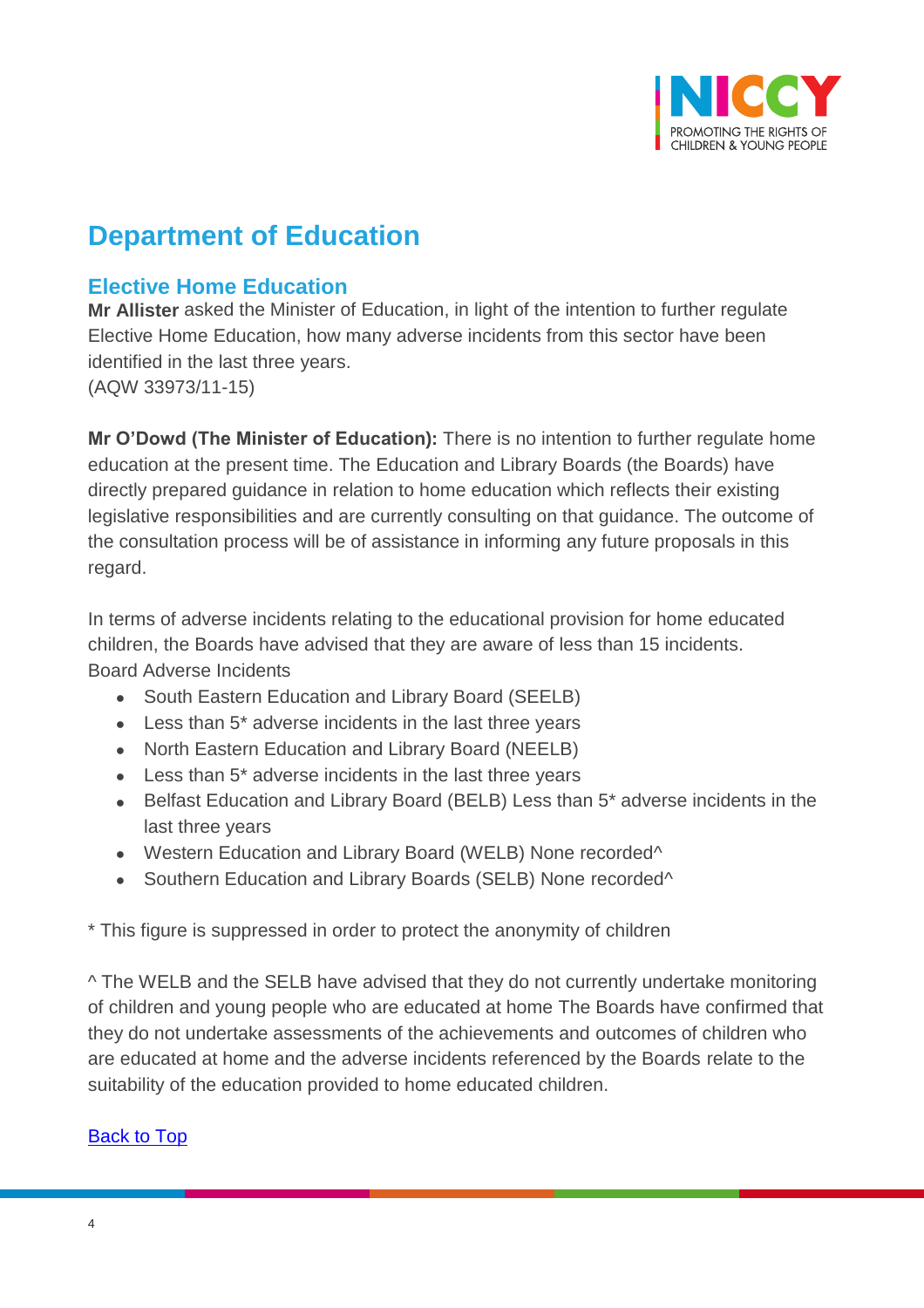

# **Elective Home Education**

**Mr Moutray** asked the Minister of Education how many children in the Southern Education and Library Board area receive elective home education. (AQW 34486/11-15)

**Mr O'Dowd:** The Southern Education and Library Board (SELB) has advised that, at 1st January 2014, 58 children and young people were registered with the SELB as being home educated. However, the Department recognises there may also be other young people who are being home educated at home who are not currently registered with the SELB hence the actual figure may be higher. [Back to Top](#page-0-14)

## **Buddy Up Programme**

**Mr Agnew** asked the Minister of Education what action his Department is taking to secure the future of the Buddy Up programme between Holycross Nursery, Boys Primary and Girls Primary Schools, Edenderry Nursery School, Glenwood Nursery School, Wheatfield Primary School and Community Relations in Schools; and how can they involve the participations in the future roll-out of the Buddy Scheme as part of the Together: Building a United Community Strategy.[R] (AQW 34711/11-15)

**Mr O'Dowd:** The Department of Education has not contributed to the 'Buddy Up' programme supported by Community Relations in Schools (CRIS). The Education and Library Board led Community Relations, Equality and Diversity (CRED) Enhancement scheme provides funding for cross community work in statutory nursery, primary and postprimary schools. In the absence of other sources, the schools may be able to apply under the terms of the scheme although the level of funding is limited.

The Department of Education is taking forward the commitment set out in Together Building a United Community to roll out a buddy scheme in all publicly funded nursery and primary schools. Department of Education officials met with Community Relations in Schools (CRIS) representatives in late 2013 to discuss the CRIS programme. They have also engaged with the Education and Library Boards colleagues to discuss how a buddying scheme might be delivered across the North. Officials are developing a business case and no model to deliver the programme has been agreed. [Back to Top](#page-0-14)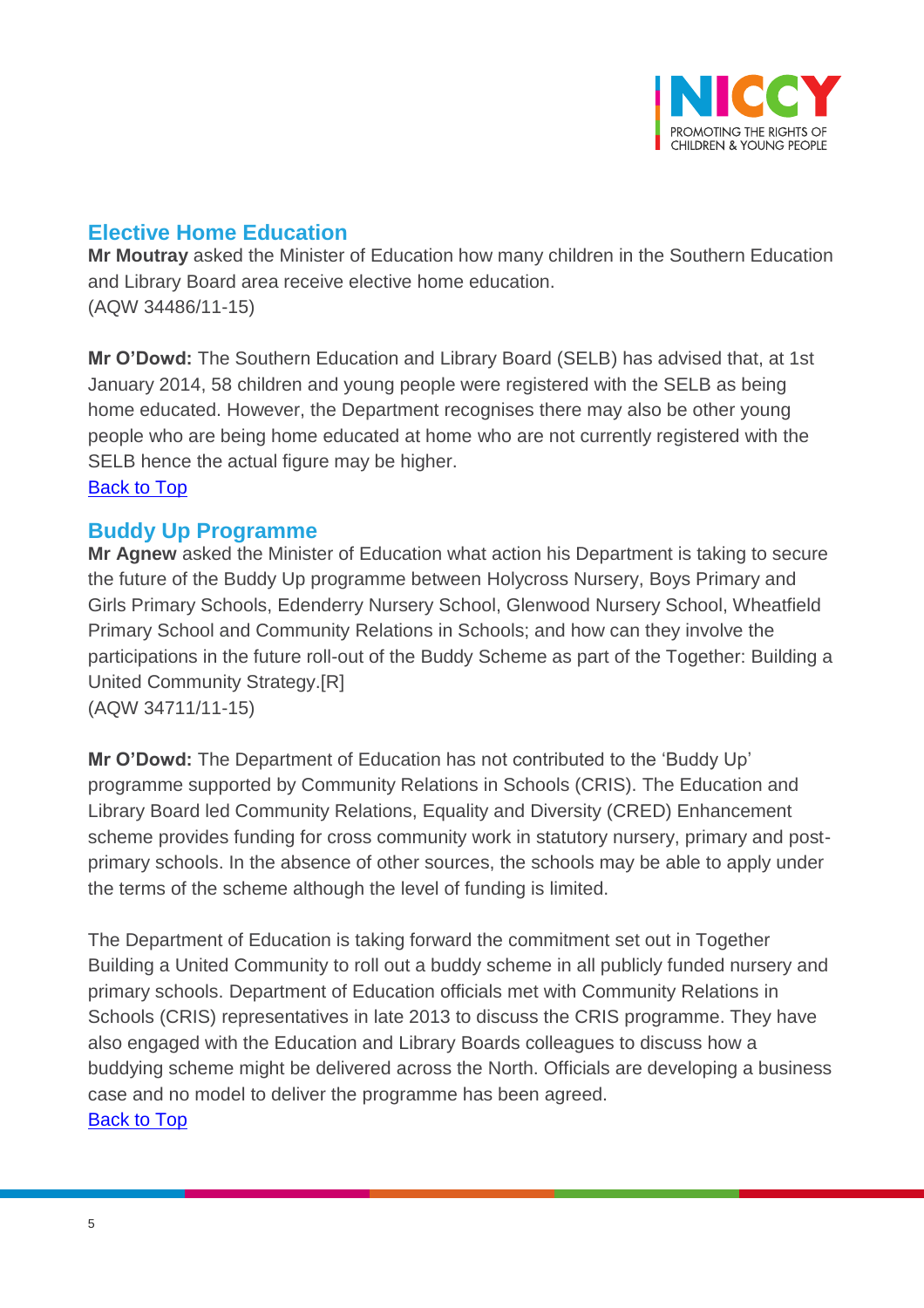

# **Post-Primary Places**

**Mr Storey** asked the Minister of Education how many P7 children in each Education and Library Board area have yet to be allocated a post-primary place for September 2014. (AQW 34770/11-15)

**Mr O'Dowd**: The Education and Library Boards have advised that at 26 June 2014, the number of P7 children in each area who have yet to be allocated a post-primary place for September 2014 are as

follows:

- Belfast ELB 2
- Western FLB 12
- North-Eastern ELB 2
- South-Eastern ELB 10
- Southern ELB 5

## [Back to](#page-0-14) Top

## **School Reports: Access**

**Mr Clarke** asked the Minister of Education what rights absent fathers have to access their children's' school reports. (AQW 34812/11-15)

**Mr O'Dowd:** The general rights of parents to information on their child's education, including the annual pupil report, are detailed in the Education (Pupil Reporting) Regulations (NI) 2009. These Regulations outline the minimum information that the report must contain along with details on the timing and manner of provision. Individuals involved in disputes in this area may also wish to obtain legal advice on the specifics of their case. A copy of the Regulations can be accessed at:

[http://www.opsi.gov.uk/sr/2009/nisr\\_20090231\\_en\\_1](http://www.opsi.gov.uk/sr/2009/nisr_20090231_en_1)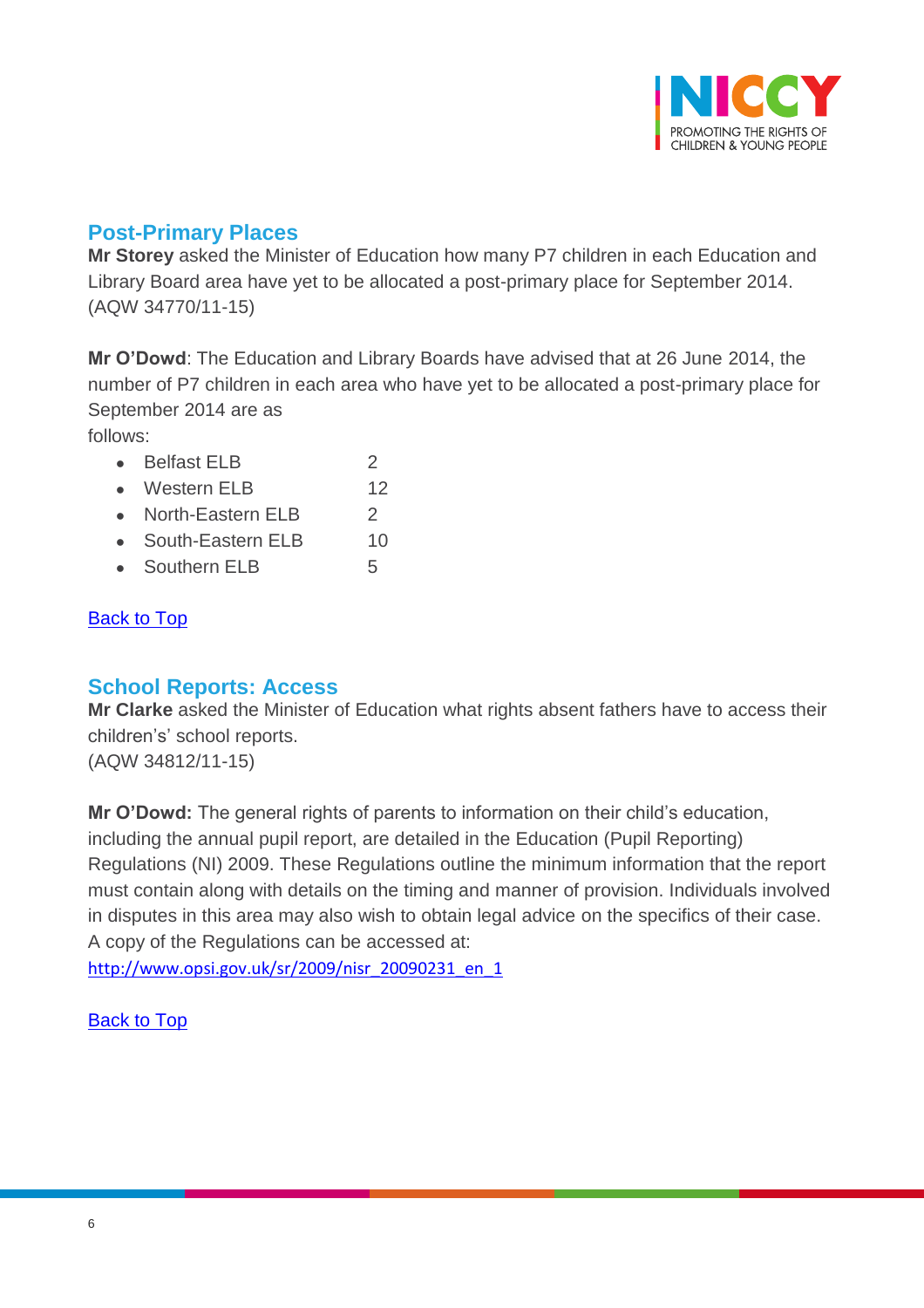

## **Pupils Diagnosed with Down Syndrome**

**Mr McKay** asked the Minister of Education, pursuant to AQW 34251/11-15, how much was spent on children diagnosed with Down syndrome, with a statement of Special Education Needs, in each Education and Library Board, in each of the last three years. (AQW 34846/11-15)

**Mr O'Dowd:** The Education and Library Boards have advised that they are not able to provide actual spend on pupils with Down Syndrome. As I stated in my response to AQW 34251/11-15 funding is linked to individual needs with each child accessing a range of provision and special educational needs (SEN) services as identified within each child's statement of SEN. It is, therefore, not possible to attribute costs specific to each child. [Back to Top](#page-0-14)

## **Statement of Special Educational Needs**

**Mr McKay** asked the Minister of Education how many children with Down syndrome were in receipt of a statement of Special Educational Needs in each Education and Library Board area, in each of the last three years. (AQW 34848/11-15)

**Mr O'Dowd:** The information requested is detailed in the table below. Number of statemented pupils with Down syndrome by ELB, 2011/12 – 2013/14

| $\vert$ Year | <b>BELB</b> | <b>WELB</b> | <b>NEELB</b> | <b>SEELB</b> | <b>SELB</b> | <b>Total</b> |
|--------------|-------------|-------------|--------------|--------------|-------------|--------------|
| 2013/14      | 44          | 116         | 114          | 103          | 128         | 505          |
| 2012/13      | 41          | 108         | 109          | 97           | 128         | 483          |
| 2011/12      | 41          | 105         | 104          | 96           | 122         | 468          |

Source: NI school census

Notes:

Figures include funded children in voluntary and private preschool centres, nursery schools, primary (including nursery, reception and year 1-7 classes), post primary and special schools.

Figures refer to the ELB in which the school the pupil attends rather than the ELB in which the pupil is resident

Figures include pupils at stage 5 of the Special Educational Needs Code of Practice only.

Pupils in the figures above do not necessarily have a statement because they have Down's syndrome Data refers to any special educational need rather than primary need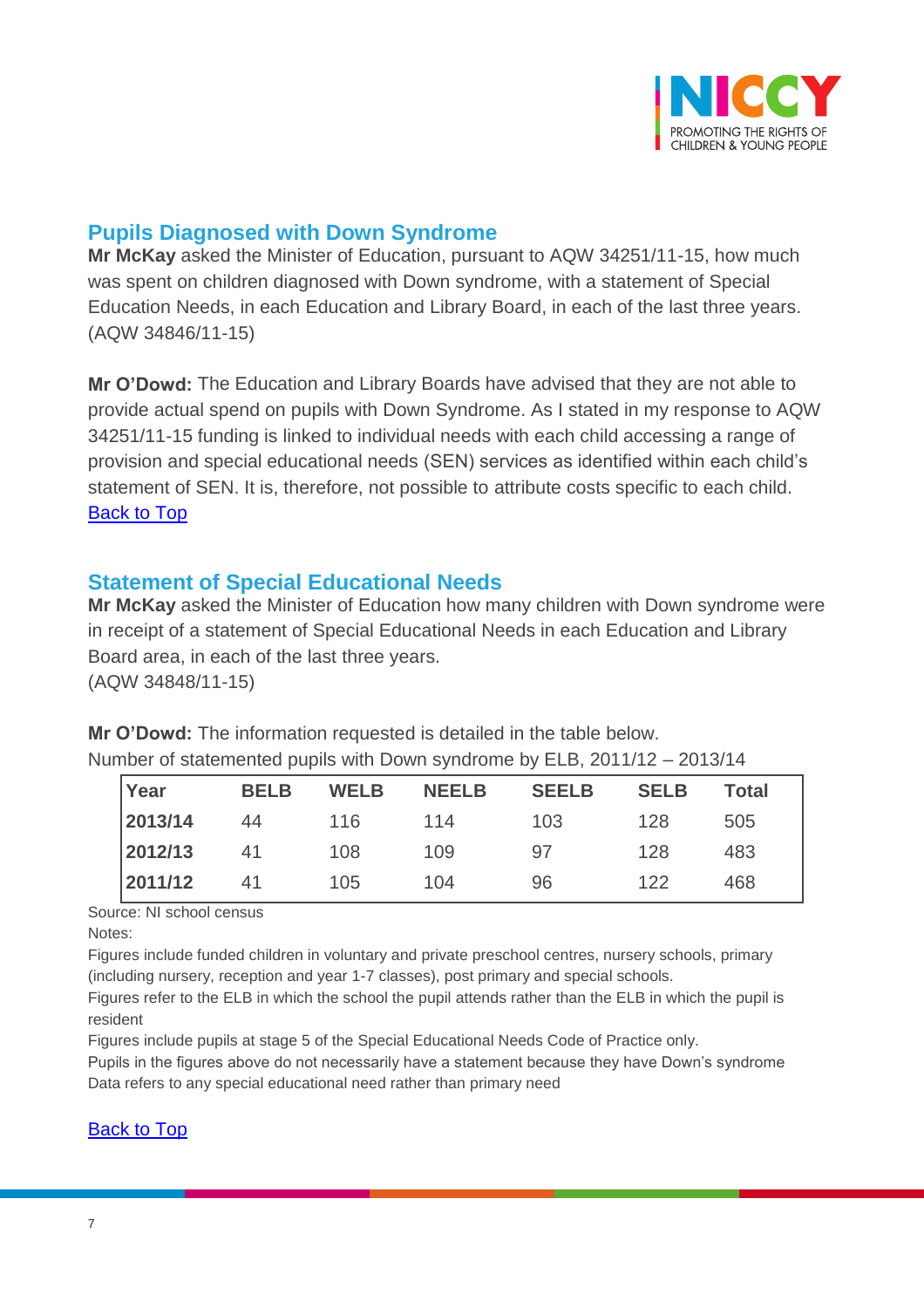

# **Entitlement Framework**

**Mr Rogers** asked the Minister of Education how schools are expected to fulfil the Entitlement Framework in its final implementation stages given the proposed cuts in key stage 4 and 5 according to circular 2014/15 issued on 10 June. (AQW 34860/11-15)

**Mr O'Dowd:** You will be aware that additional Entitlement Framework funding support has been provided as a contribution to the costs associated with developing an expanded curricular offer at Key Stage 4 and post 16 and that I extended this support to the end of this budget period. It has always been the intention that Entitlement Framework funding would be a transitional contribution rather than a permanent funding stream.

Schools are funded through their core delegated budget to deliver their statutory obligations, including the curriculum. Following full implementation of the Entitlement Framework I expect that the delivery of all aspects of the curriculum, including the Entitlement Framework will be mainstreamed in schools and across all Area Learning Communities. However, I will continue to explore funding in future years if it is available. [Back to Top](#page-0-14)

## **Transformation or Closure of Schools**

**Mr Lunn** asked the Minister of Education whether his Department has advised Education and Library Boards to carry out public consultations on development proposals for the transformation or closure of a primary or post-primary school during the months of July and August. (AQW 34889/11-15)

**Mr O'Dowd:** The Department has no direct role in the Development Proposal (DP) process prior to publication of a DP, and does not determine when Education and Library Boards carry out their public consultations on potential DPs.

The legislation underpinning the DP process, Article 14 of the Education and Libraries (NI) Order 1986, outlines the statutory consultation that must be undertaken before a DP is published. The Board or person making the proposal must consult with the Board of Governors, Staff and Parents of pupils and the Board must also consult with other schools which would, in their opinion, be affected by the proposal.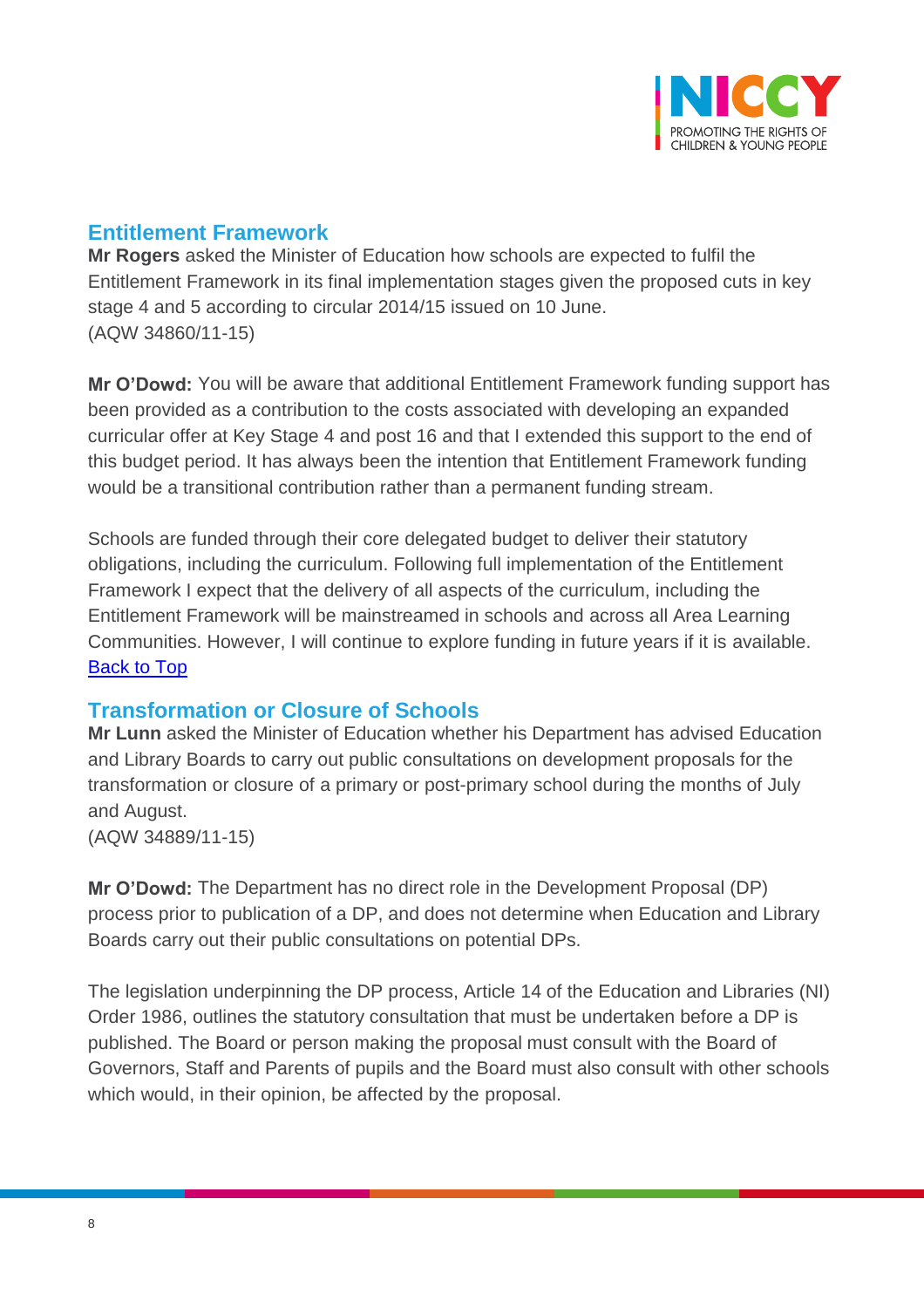

Following publication of a DP there is a two-month period during which comments can be sent directly to the Department.

#### [Back to Top](#page-0-14)

## **Pupils Diagnosed with Muscular Dystrophy**

**Mrs McKevitt** asked the Minister of Education how many (i) primary; (ii) post-primary; and (iii) special educational needs school pupils have been diagnosed with muscular dystrophy. (AQW 35014/11-15)

**Mr O'Dowd:** The information requested is detailed in the table below.

Number of pupils recorded with muscular dystrophy, 2013/14

| <b>School Type</b>  | <b>Number of pupils</b> |
|---------------------|-------------------------|
| Primary             | 21                      |
| <b>Post-primary</b> | 17                      |
| Special             | 15                      |
| Total               | 53                      |

Source: NI school census

Notes:

Figures include funded children in primary (including nursery, reception and year 1-7 classes), post primary and special schools.

Figures include pupils at stages 1-5 of the Special Educational Needs Code of Practice. Data refers to any special educational need rather than primary need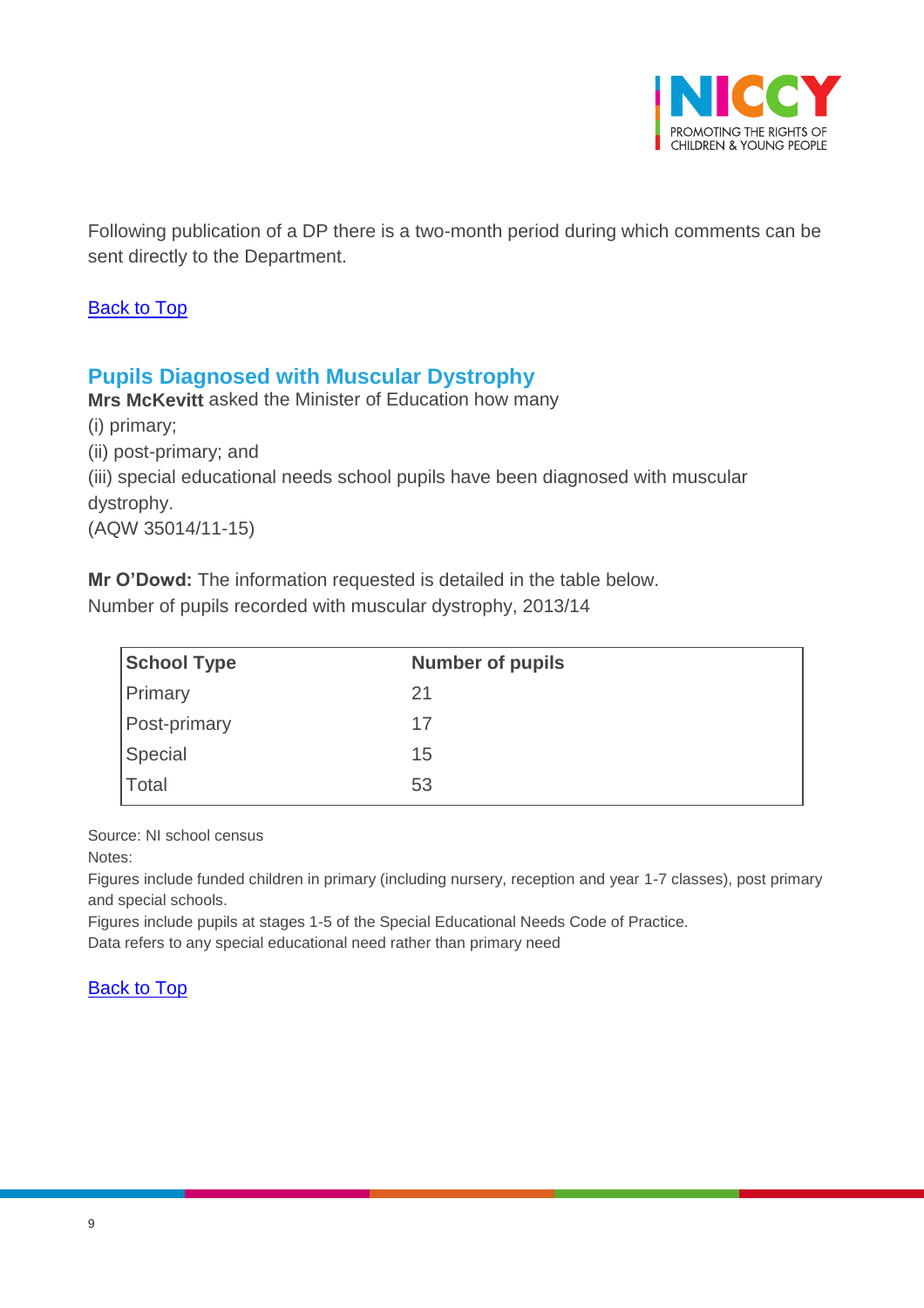

# **Department for Employment and Learning**

## **Disabled Students' Allowance**

**Mr Weir** asked the Minister for Employment and Learning how many students were in receipt of Disabled Students Allowance in each of the last five years. (AQW 34759/11-15)

**Dr Farry:** The numbers of full time undergraduate students in receipt of Disabled Students' Allowance for the last five academic years (rounded to the nearest hundred) are as follows:

- 2008/09 1,200
- 2009/10 1,200
- 2010/11 1,500
- 2011/12 1,500
- 2012/13 1,700.

## [Back to Top](#page-0-14)

## **Disabled Students' Allowance**

**Mr Weir** asked the Minister for Employment and Learning what action his Department is taking to increase the awareness and uptake of the Disabled Students Allowance. (AQW 34760/11-15)

**Dr Farry:** Disabled Students' Allowances are available to students who have a disability, mental health condition or specific learning difficulty and are attending a Higher Education course. This allowance is not means tested and is available in addition to the usual tuition fee and maintenance support.

Students and their families can access information by obtaining a copy of the booklet "Bridging the gap: a guide to Disabled Students' Allowances in higher education". It is automatically sent to a student who indicates by ticking the relevant section in their student support application form that they have a disability. The booklet and separate information on Disabled Students' Allowances can be downloaded on the NIdirect website and the student finance NI website. The booklet can also be obtained at University open nights for parents and students. In addition, the Education and Library Boards visit schools and colleges each year to promote the student financial support package. [Back to Top](#page-0-14)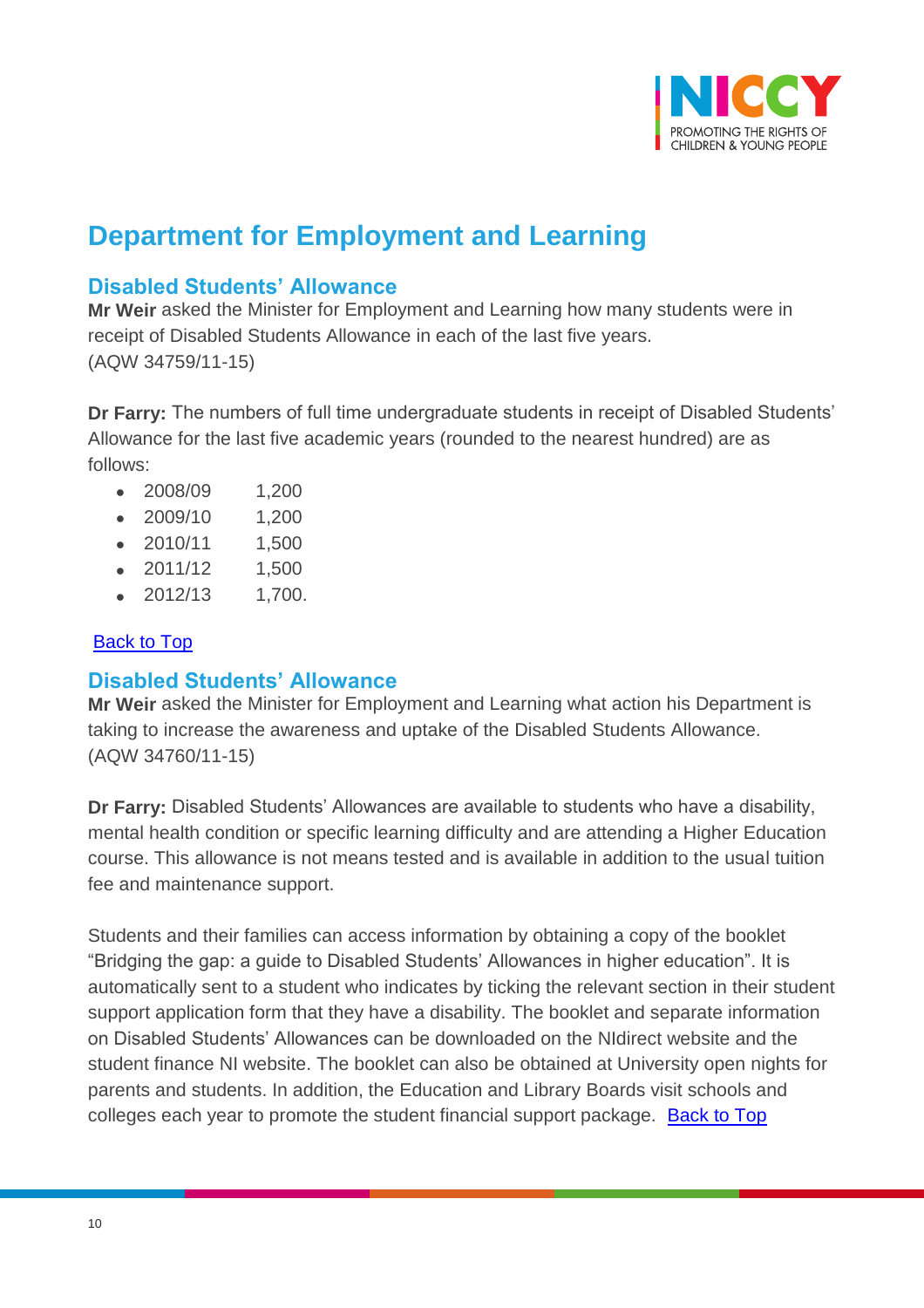

# **Department of Finance and Personnel**

# **Welfare Reform: Financial Penalties**

**Mr Campbell** asked the Minister of Finance and Personnel for an estimate of the total sum of financial penalties due to Welfare Reform issues, deducted from the Block Grant, from the date of the first deduction until May 2015. (AQW 34833/11-15)

**Mr Hamilton:** The Chief Secretary to the Treasury has confirmed the Welfare Reform penalties of £13 million in 2013-14, £87 million in this year and £114 million next year. The 2015-16 deduction equates to £9.5 million per month.

As a consequence, if Welfare Reform has not been agreed by the end of May 2015, the Executive will have lost a total of £119 million. The financial penalties will continue to escalate significantly over time as reforms to the welfare system are rolled out in Great Britain.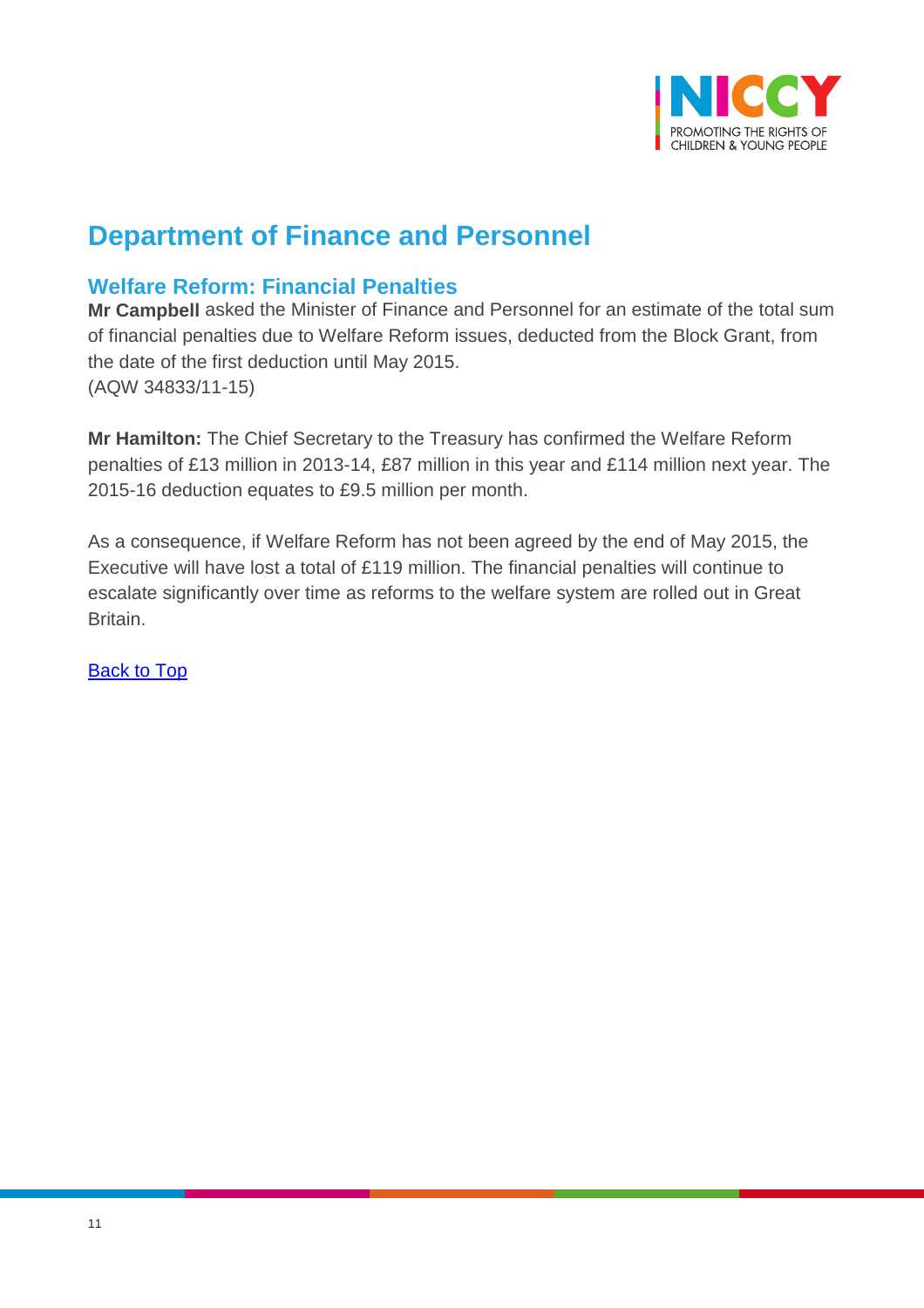

# **Department of Health, Social Services and Public Safety**

## **Paediatric Congenital Cardiac Services**

**Ms Maeve McLaughlin** asked the Minister of Health, Social Services and Public Safety for an update on the recommendations into the future of pediatric congenital cardiac services. (AQW 34333/11-15)

**Mr Poots:** The International Expert Team, led by Dr John Mayer, commissioned by Dr James Reilly TD, Minister of Health in the Republic of Ireland, and me to carry out an independent assessment of current and future needs for cardiology and cardiac surgery for congenital heart disease in the Republic of Ireland and Northern Ireland have been aiming to submit its report to Minister Reilly and me by 1 July 2014. I understand this timetable has slipped slightly.

The team will describe the existing hospital services in both jurisdictions, outline options for service configuration and governance arrangements and report to both Ministers, jointly, recommending the most appropriate model that meets the population health needs and other requirements of both jurisdictions.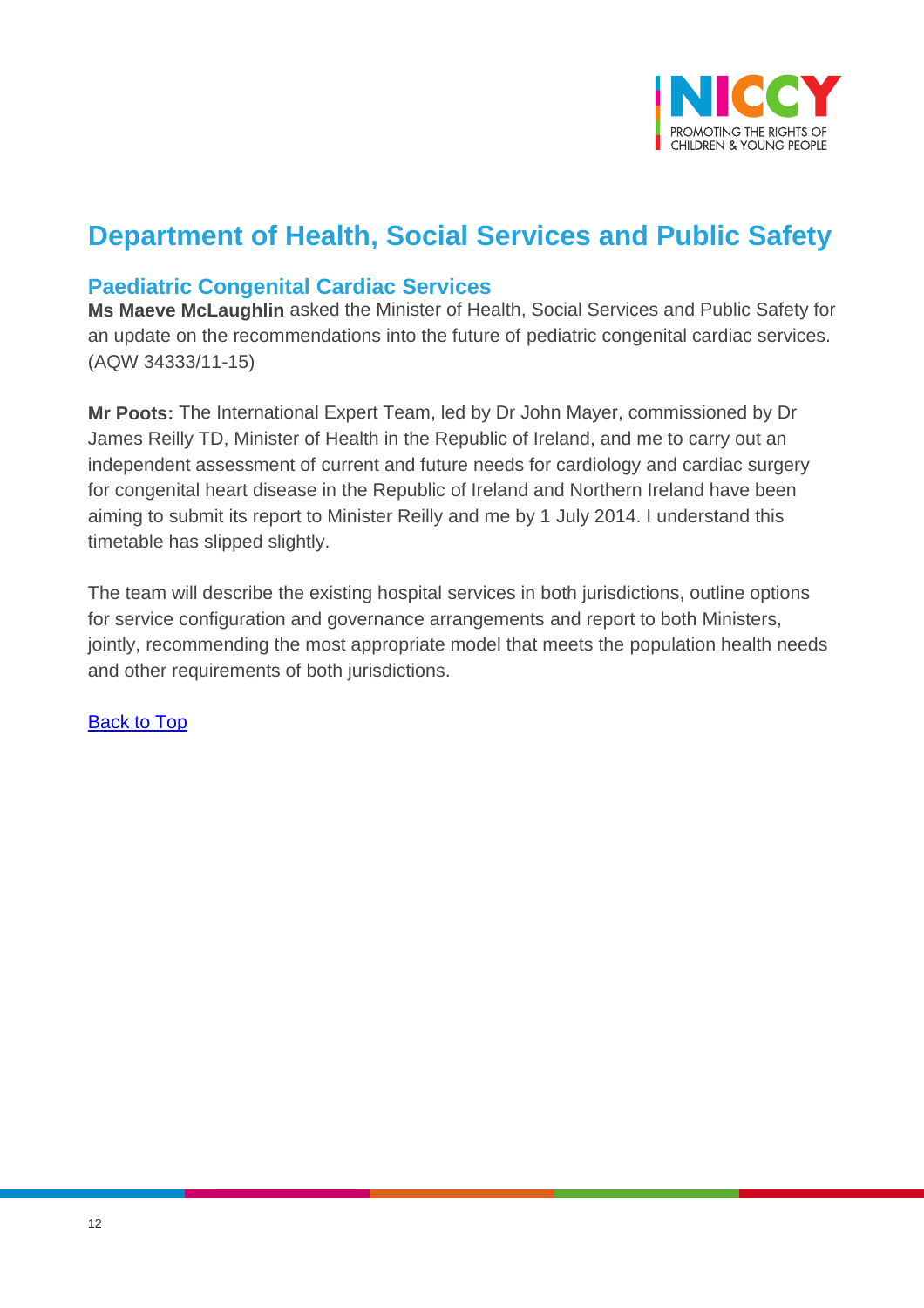

# **Organ Transplants for Children**

**Mr Weir** asked the Minister of Health, Social Services and Public Safety to detail the number of operations for organ transplants to children that have taken place in each of the last three years, broken down by organ type. (AQW 34436/11-15)

**Mr Poots:** The information requested has been supplied by NHS Blood and Transplant, which is the organ donation organisation for the UK and is responsible for matching and allocating donated organs.

The information is shown in the following table –

| Organ                | 2010/11 | 2011/12        | 2012/13 | 2013/14 | 2014/15                  |
|----------------------|---------|----------------|---------|---------|--------------------------|
| Kidney (deceased)    | $<5^*$  | $5$            | $5$     |         | $5$                      |
| Kidney (live)        | 8       | 5              | $5$     | $<$ 5   | $\overline{\phantom{a}}$ |
| Lung(s)              |         | $\overline{a}$ | < 5     |         | $\overline{\phantom{a}}$ |
| Liver (deceased)     | $5$     |                | $5$     | $5$     | $<$ 5                    |
| <b>Ocular tissue</b> | 2010/11 | 2011/12        | 2012/13 | 2013/14 | 2014/15                  |
| Cornea               | $5$     | $5$            | $5$     | $5$     | $5$                      |
| <b>Sclera</b>        | 6       | $5$            | $<$ 5   | $5$     | $\overline{\phantom{a}}$ |
| <b>TOTAL</b>         | 20      | 16             | 10      | 8       | $\leq 5$                 |

Transplants - by financial year as at June 2014

\* Patient numbers of less than 5 in the attached document could become identifiable data and are therefore listed as <5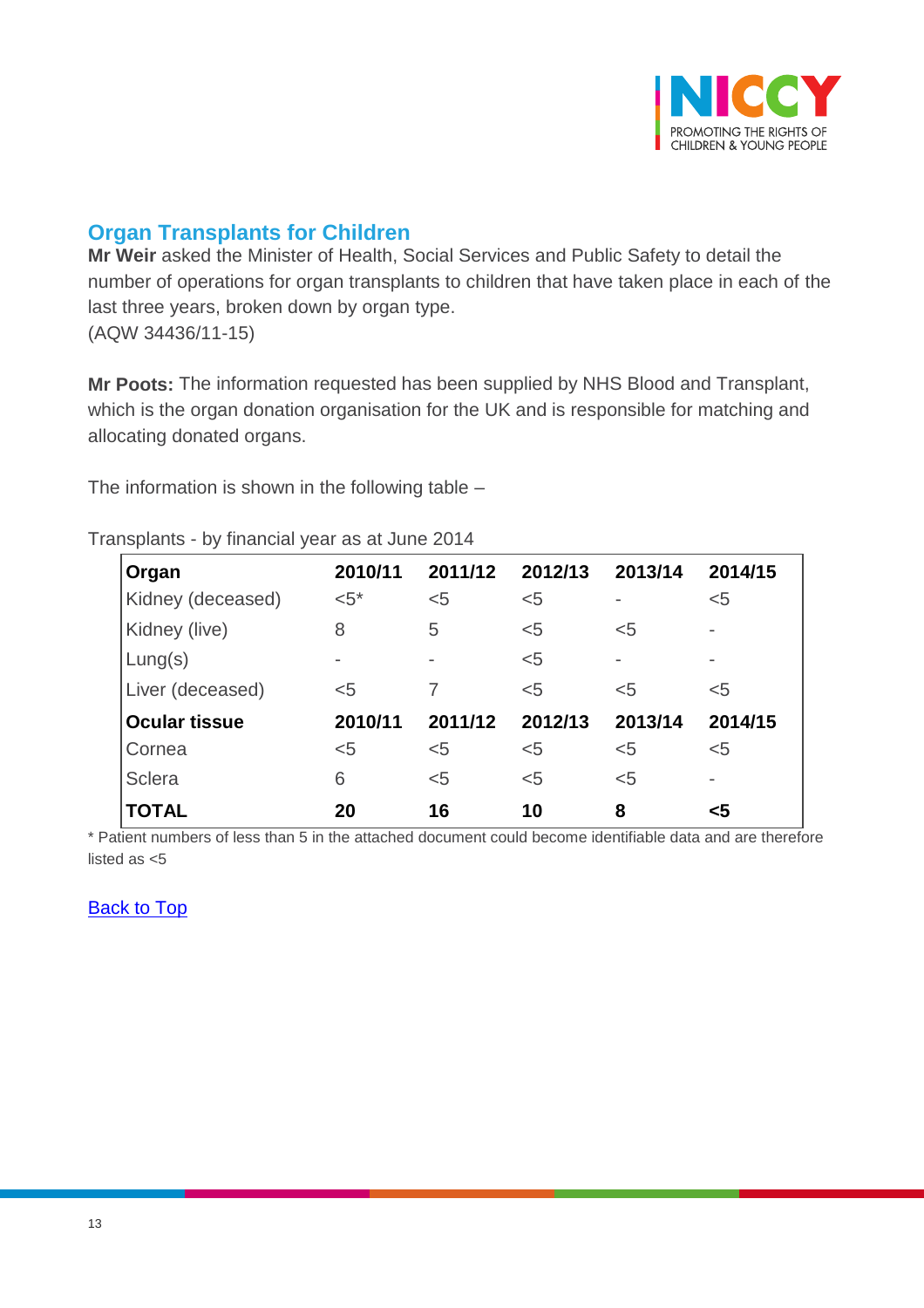

# **Eye Tests for Children**

**Mr Rogers** asked the Minister of Health, Social Services and Public Safety how many children had at least one eye test in 2012/13; and of these, to detail the number of children under sixteen, shown as a percentage of the total population of children. (AQW 34513/11-15)

**Mr Poots:** The information requested is provided in the tables below, figures relate to Health Service sight tests only and excludes private sight tests.

Data relates to the date the sight test was processed and paid on the system rather than the date the test took place. Claims must be submitted for payment within six months of the date of the test. Age is calculated using the date of birth on the sight test form and the date the test took place.

Registered health population figures are taken from October 2012, the mid-point of the 2012/13 financial year.

|                                        | <b>Age Service sight</b><br>tests | Number of Health Number of children registered<br>for Health Service treatments at<br>October 2012 | % of children who<br>received a sight<br>test |
|----------------------------------------|-----------------------------------|----------------------------------------------------------------------------------------------------|-----------------------------------------------|
| $\begin{array}{c} 0 \\ 15 \end{array}$ | 104,986                           | 384,097                                                                                            | 27.33%                                        |
| $\frac{10}{17}$                        | 122,296                           | 433,595                                                                                            | 28.21%                                        |

Children who received Health Service sight tests in 2012/13

*Source: Family Practitioner Services, Information and Registration Unit, BSO.*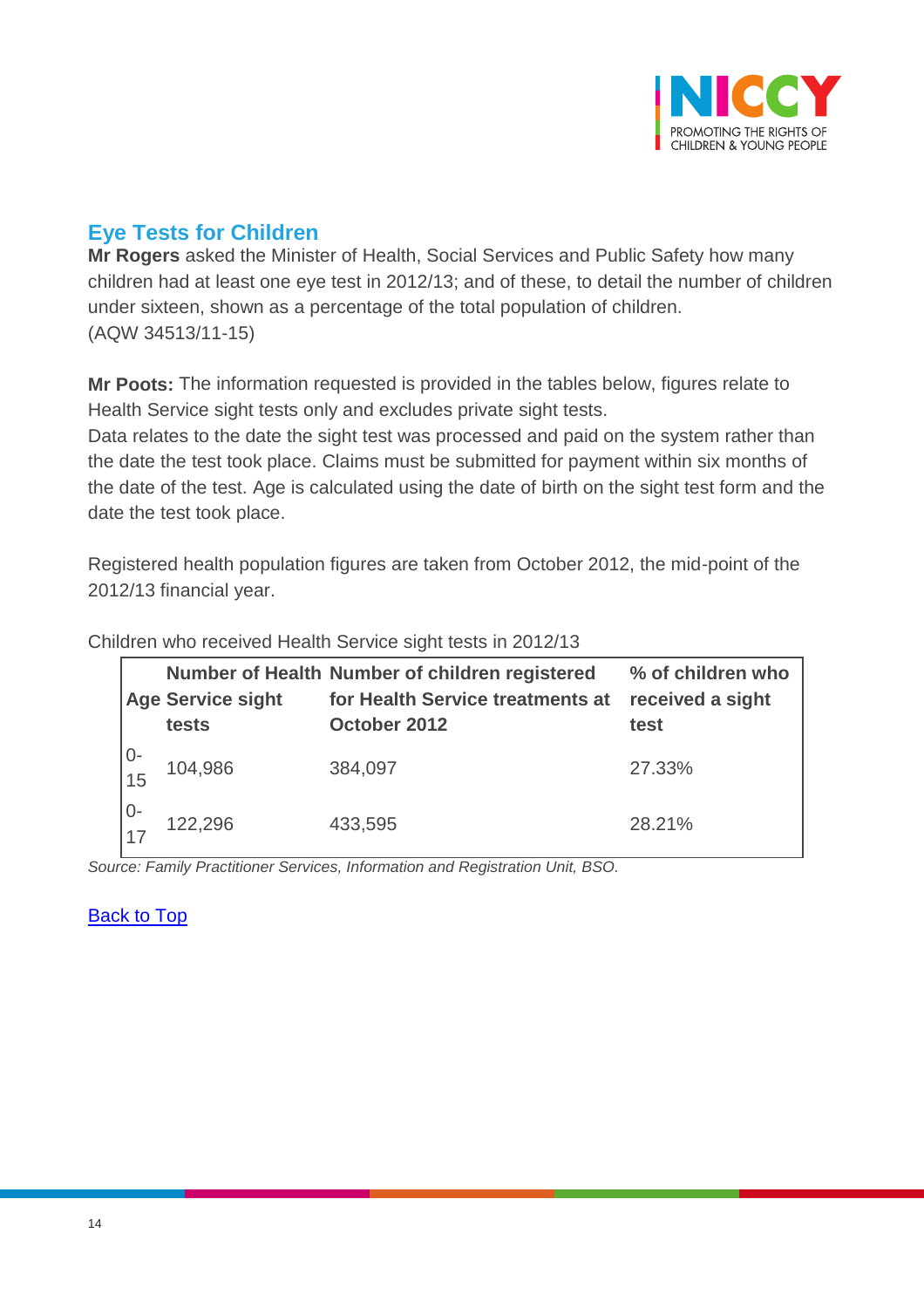

# **Health Service Provision for Dyslexia**

**Mr Hazzard** asked the Minister of Health, Social Services and Public Safety, given that dyslexia is recognised as a disability under equality legislation, why there is no Health Service provision for dyslexia, including at a diagnostic level. (AQW 34554/11-15)

**Mr Poots:** Dyslexia is identified mainly within educational settings by educational psychologists, when teachers or parents have identified problems with reading and writing. The additional and specialised teaching and adaptive strategies required to address the difficulty associated with dyslexia are delivered in schools and other educational settings. While there are no specific health problems associated with dyslexia, any co-morbid or additional problems which require Health and Social Care input can be accessed by the normal referral routes.

If a referral is made to Health and Social Care, professionals including Speech and Language Therapists and Occupational Therapists support educational staff by assessing the child's or young person's phonological awareness and visual perceptual needs. They then provide appropriate intervention strategies and advice whilst liaising with educational colleagues and parents to meet the holistic needs of the child and enhance their literacy development.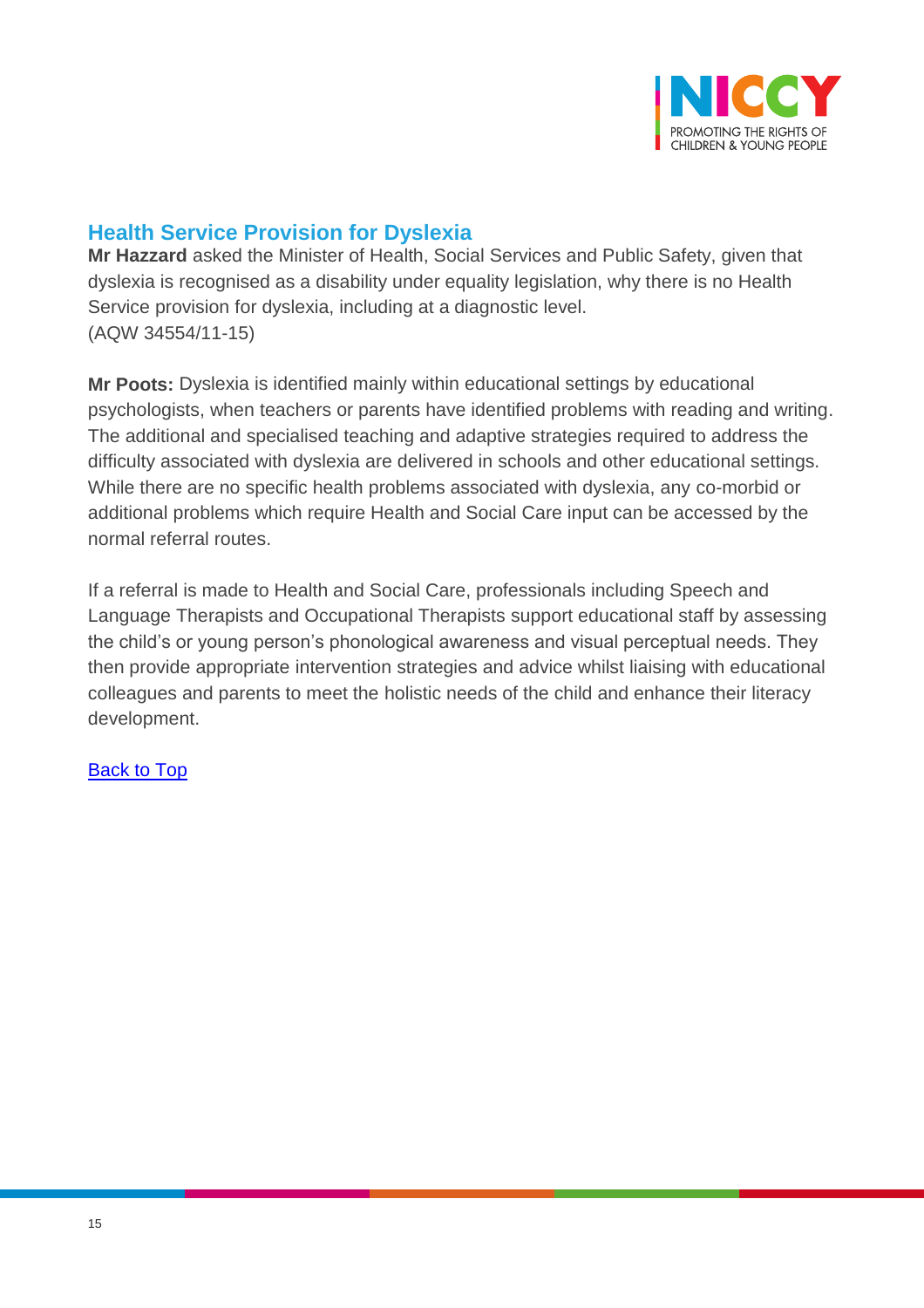

# **Eating Disorders**

**Mr McCarthy** asked the Minister of Health, Social Services and Public Safety too outline the service provision for people below the age of 14 years diagnosed with eating disorders.

(AQW 34749/11-15)

**Mr Poots:** Eating Disorder Services for young people are provided by specialist community-based teams in each Health & Social Care Trust area. The Belfast Trust provides these services for the South Eastern Trust.

Inpatient care for children and adolescents with eating disorders is usually provided at Beechcroft, the Regional Child and Adolescent Mental Health Inpatient Unit. The Unit provides inpatient care for children and young people up to the age of 18. However, if a patient's condition is primarily physical, clinicians may decide that the best place for treatment is an acute hospital setting. If this is case, acute paediatric medical and CAMHS eating disorders services work in partnership.

If a patient requires intense specialist treatment for an eating disorder, Trusts can access beds in England, Scotland and Ireland through the Extra Contractual Referral (ECR) process. Developments in local Eating Disorder Services in recent years have resulted in a significant reduction in the number of children and young people having to be referred outside Northern Ireland for treatment.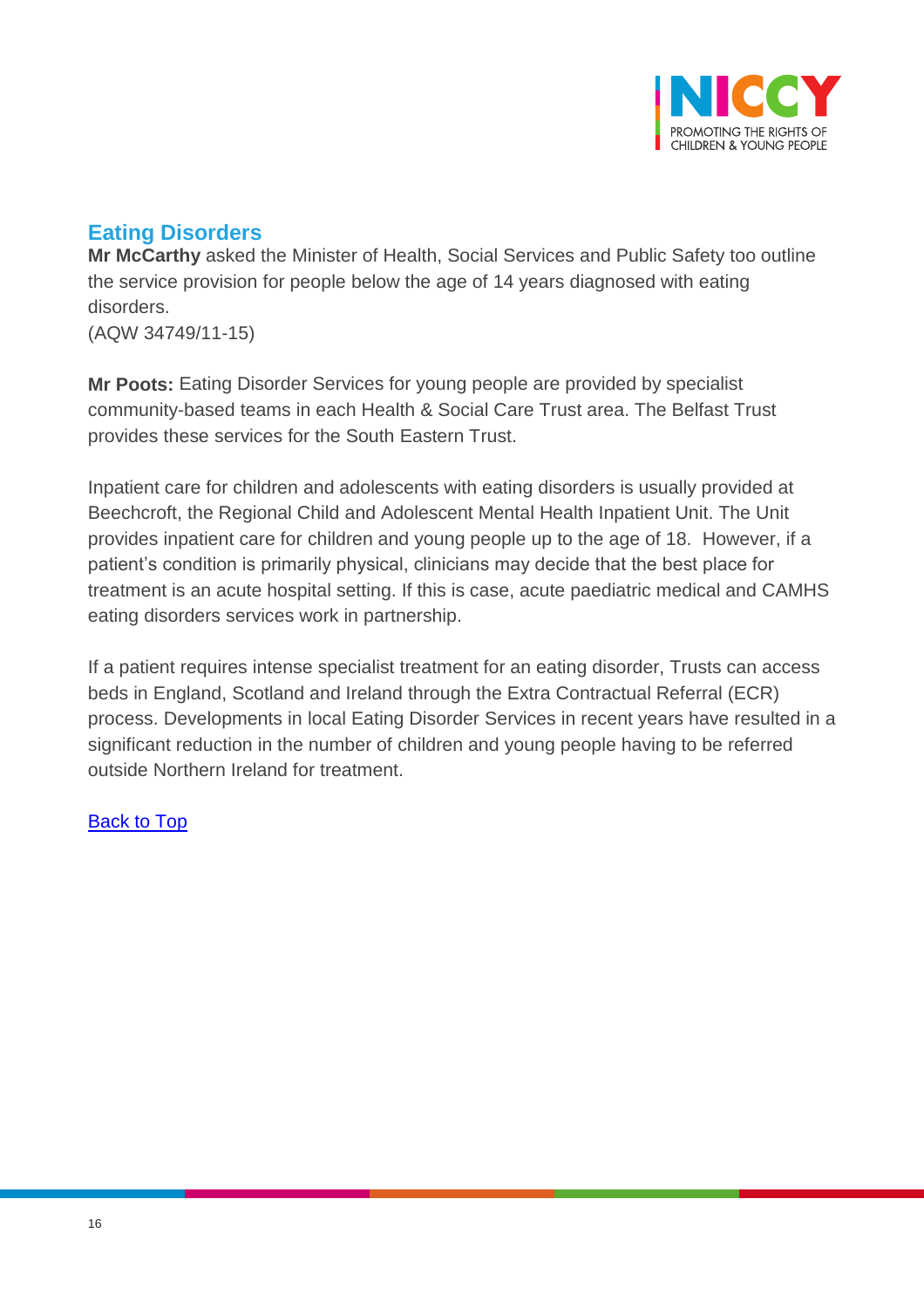

# **Eating Disorders**

**Mr McCarthy** asked the Minister of Health, Social Services and Public Safety how many young people are diagnosed with an eating disorder. (AQW 34750/11-15)

**Mr Poots:** It is not possible to identify the number of young people diagnosed with an eating disorder. The number of admissions of young people to acute hospitals as a result of eating disorders in each Health and Social Care Trust is given in the table below. The figures do not include admissions to any community or mental health facilities.

| <b>Financial year</b> | <b>Admissions</b> |
|-----------------------|-------------------|
| 2010/11               | 15                |
| 2011/12               | 11                |
| 2012/13               | 16                |

Source: Hospital Inpatient System Notes:

1) Young people have been defined as those aged under sixteen years.

2) Eating disorders were searched for in the primary diagnostic position only.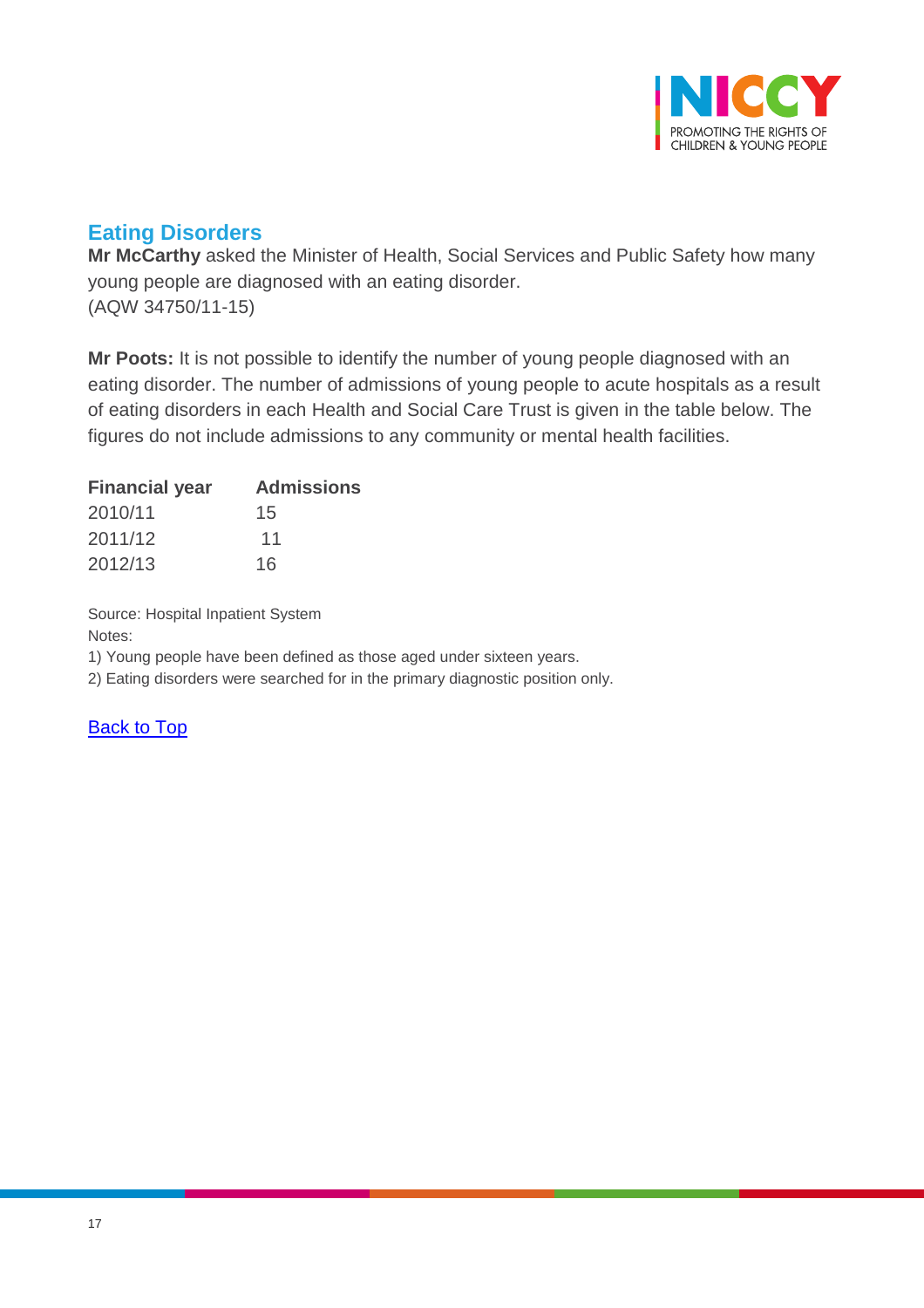

# **Mental Capacity Legislation**

**Mr P Ramsey** asked the Minister of Health, Social Services and Public Safety will consult with people with learning disabilities regarding the draft mental capacity legislation, to raise awareness and facilitate their involvement in monitoring its introduction and implementation.

(AQW 34753/11-15)

**Mr Poots:** The draft Mental Capacity Bill is a wide-ranging piece of legislation which has the potential to affect many people across various programmes of care. It was published for consultation on 27th May this year, following a detailed policy development phase during which key stakeholders were extensively engaged.

Five public consultation events are being held across Northern Ireland and, in addition, my Department, along with the Department of Justice, has offered to meet with any group during the consultation period to raise awareness of the draft Bill and gather feedback. To date, a number of events and workshops have already been arranged involving with people with a learning disability. Officials from both Departments also recently presented to the All Party Group on Learning Disability. Easy read material is also available.

The Departments are also planning a collaborative approach with a wide range of stakeholders, including people with a learning disability and their representative organisations, to plan for the implementation of the legislation, for example, on the development of the associated Regulations, Code of Practice and training for those with a role under the legislation.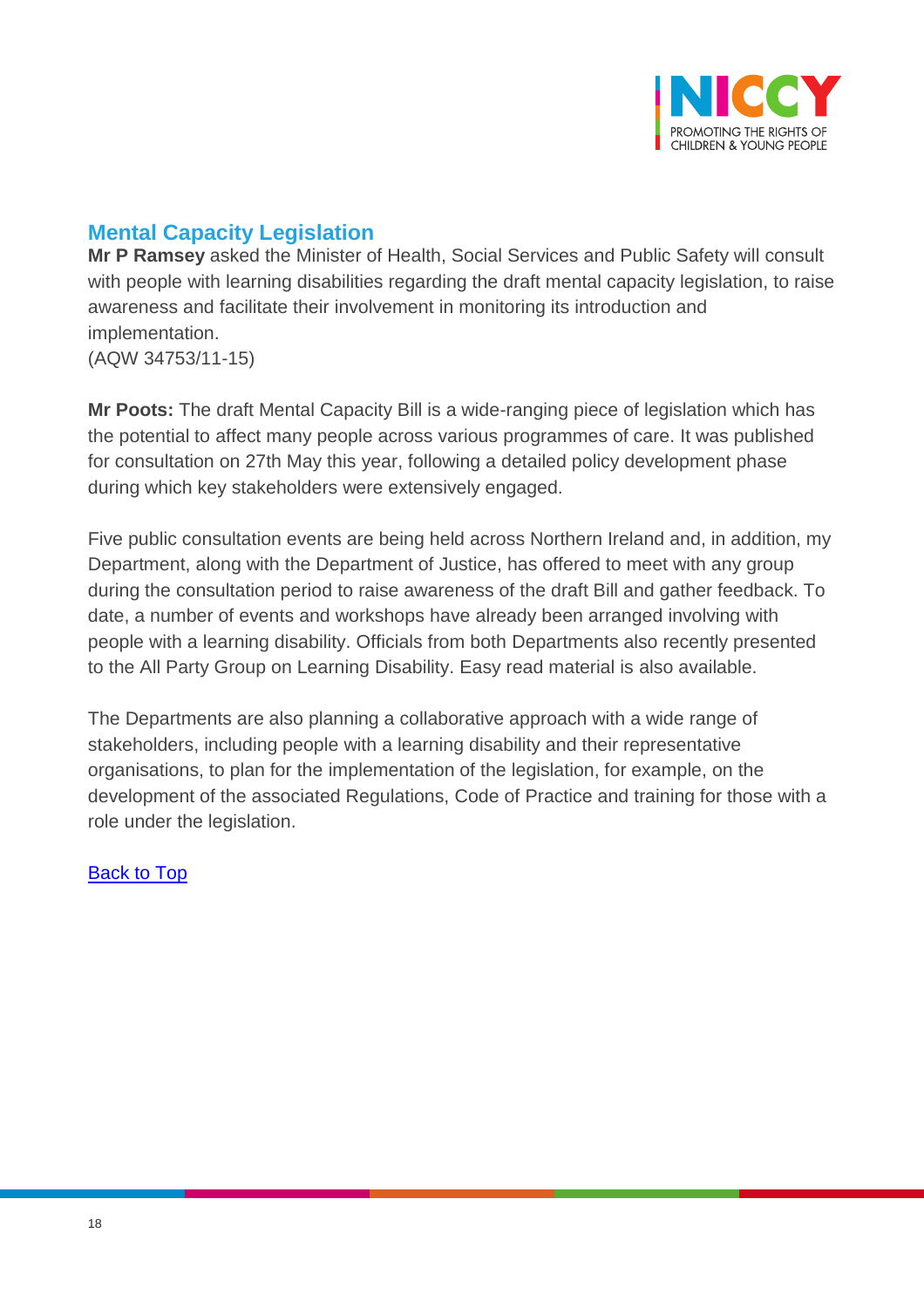

# **Suicide Prevention Projects**

**Mr McCartney** asked the Minister of Health, Social Services and Public Safety for an update on the procurement process for suicide prevention projects. (AQO 6486/11-15)

**Mr Poots:** The Public Health Agency will take forward the procurement of suicide prevention services, along with services linked to wider mental health promotion, in 3 phases over the next 12 months.

Phase 1 will be initiated after the summer, with the aim that newly procured services will commence from April 2015. These services will include awareness programmes to support the mental and emotional health needs of specified groups - LGBT individuals and their families, travellers, and minority ethnic communities. They will also include community based psychological intervention services for people who self harm and family support services

It is anticipated that Phase 2 and 3 tenders will be awarded by June 2015 covering services such as counselling, complementary therapy, training, community support and bereavement support. The Public Health Agency will keep the timescales under review and will provide periodic updates of any changes via their website.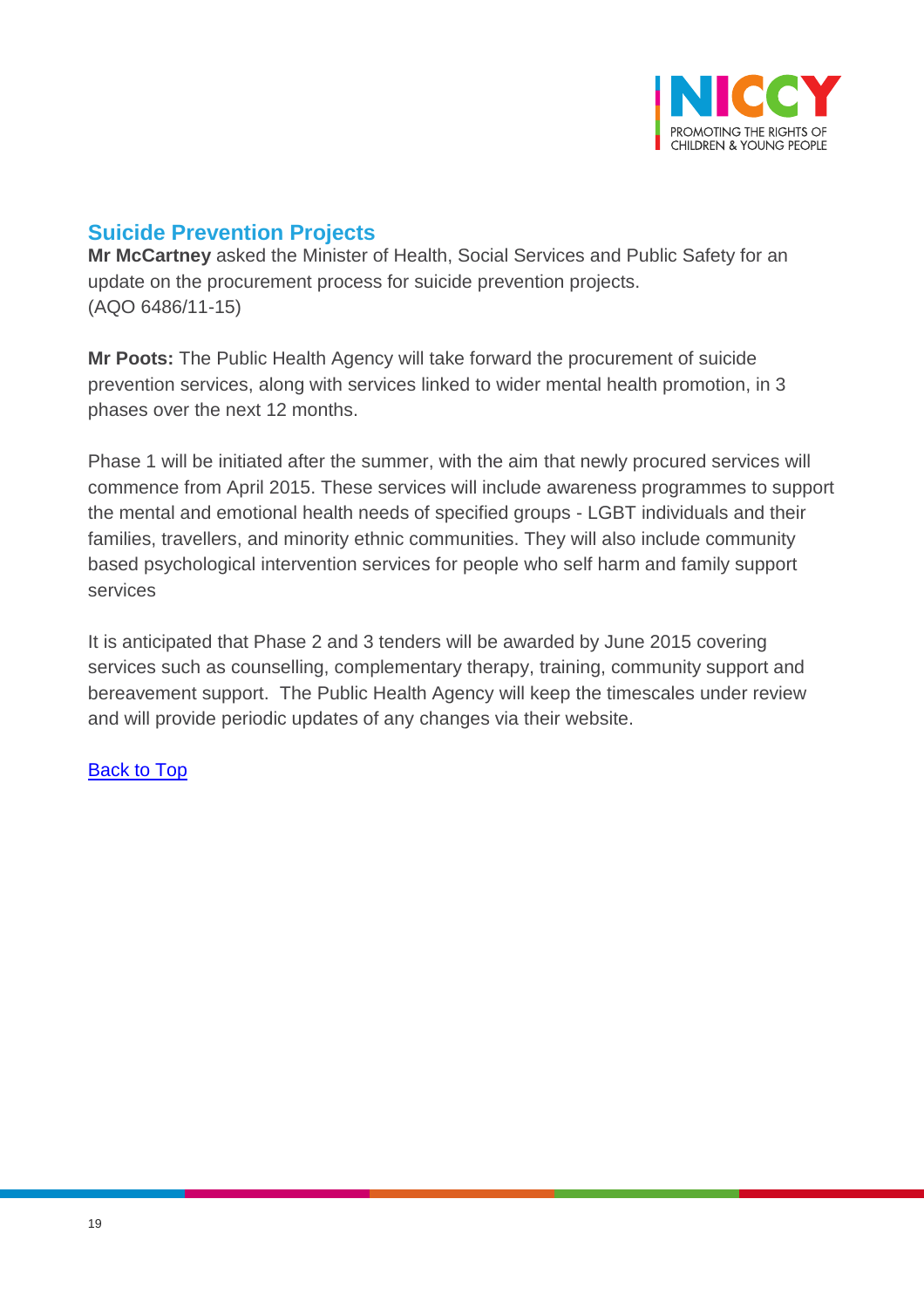

# **Children: Named Contact**

**Mr Agnew** asked the Minister of Health, Social Services and Public Safety what consideration has he given to a designated named contact for every child, similar to the provision included in the Children and Young People (Scotland) Act 2014. (AQO 6488/11-15)

**Mr Poots:** In drafting the Adoption and Children Bill, consideration has been given to new policy and legislative provisions in other jurisdictions. These have been highlighted in the consultation document on the draft Bill and include reference to the "named person service" recently introduced in Scotland.

This service requires certain providers to make available an individual, to carry out specific functions in order to promote, support or safeguard the wellbeing of every child or young person from birth until they reach 18 years of age. Consultation responses on the Bill will inform a decision on whether a similar provision should be introduced in Northern Ireland.

## [Back to Top](#page-0-14)

## **Paediatric Congenital Cardiac Services**

**Mr Swann** asked the Minister of Health, Social Services and Public Safety for an update on the review of pediatric congenital cardiac services. (AQO 6489/11-15)

**Mr Poots:** The International Expert Team, led by Dr John Mayer, commissioned by Dr James Reilly TD, Minister of Health in the Republic of Ireland, and me to carry out an independent assessment of current and future needs for cardiology and cardiac surgery for congenital heart disease in the Republic of Ireland and Northern Ireland is aiming to submit its report to us shortly. The team will describe the existing hospital services in both jurisdictions, outline options for service configuration and governance arrangements and recommend the most appropriate model that meets the population health needs and other requirements of both jurisdictions.

Minister Reilly and I will need to carefully consider the report and I will aim to make public the implications for the future delivery of this service for Northern Ireland as soon as I am in a position to do so. [Back to Top](#page-0-14)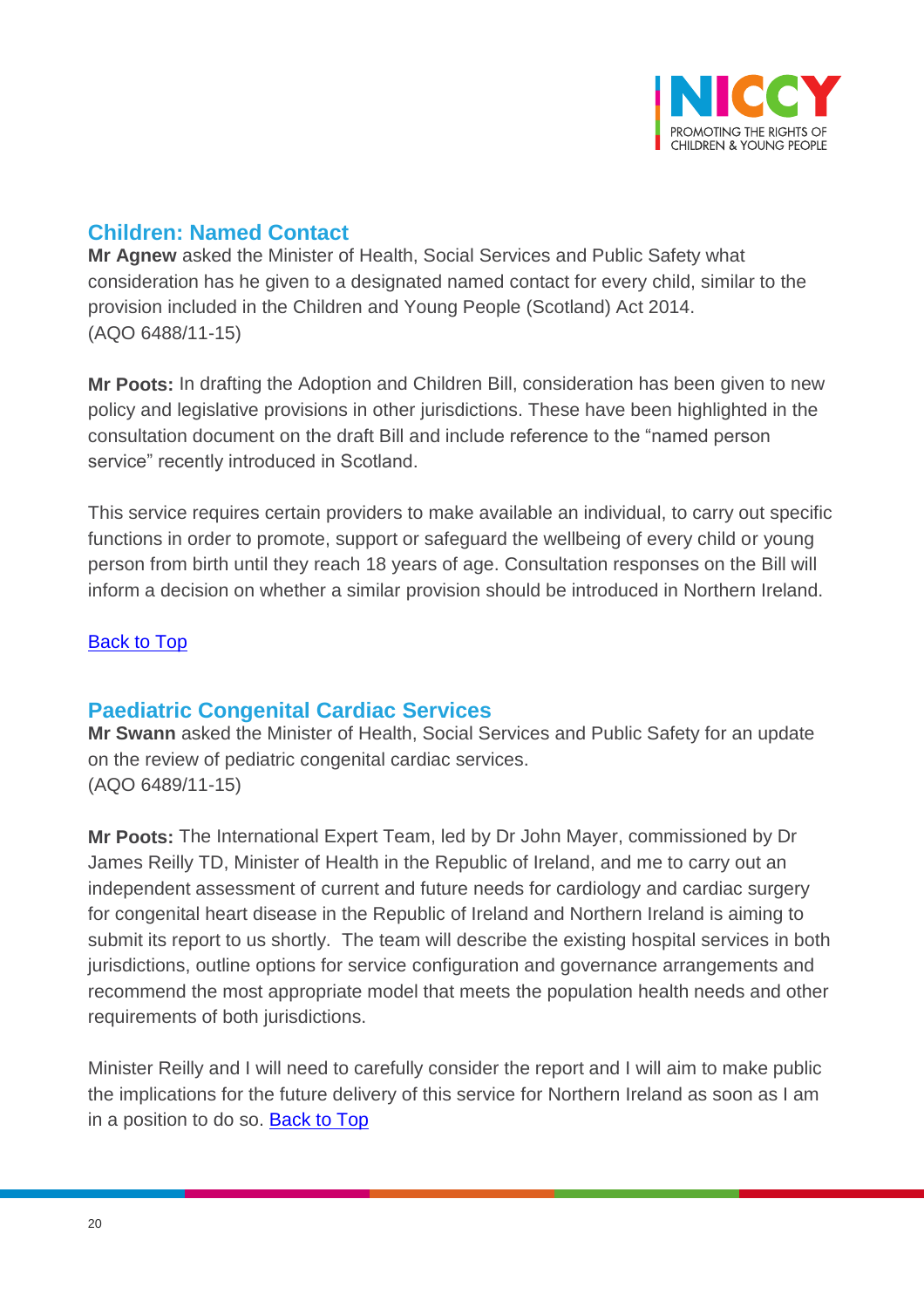

# **Department of Justice**

## **Legal Highs**

**Mr Ross** asked the Minister of Justice how many people have been prosecuted for selling legal high products to children, in each of the last three years. (AQW 34525/11-15)

**Mr Ford:** As the sale of New Psychoactive Substances to any member of the public is not a specific offence there cannot have been any subsequent prosecutions. Whilst this is the case I commend the specific action that has been taken by Local Councils under the General Product Safety Regulations 2005, against those who sell these products, in order to remove these harmful substances from sale to the general public.

## **[Back to Top](#page-0-14)**

## **Dangers of Legal Highs**

**Mr Ross** asked the Minister of Justice whether he has had discussions with the Minister of Education on how young people in school can be warned about the dangers of legal highs. (AQW 34526/11-15)

**Mr Ford:** Whilst I have not met with the Minister for Education on this specific issue, we are both contributors to the Executive's New Strategic Direction on Alcohol and Drugs (NSD) which recognizes the importance of raising awareness around the risks and the potentially fatal consequences, of all substance misuse, particularly with young people.

Whilst the Criminal Justice system has a role to play in reaching out to young people either through Statutory Agencies or through a range of programmes delivered by Policing and Community Safety Partnerships, you may also wish to approach the Minister for Education regarding details of the drug education programmes included in the Curriculum.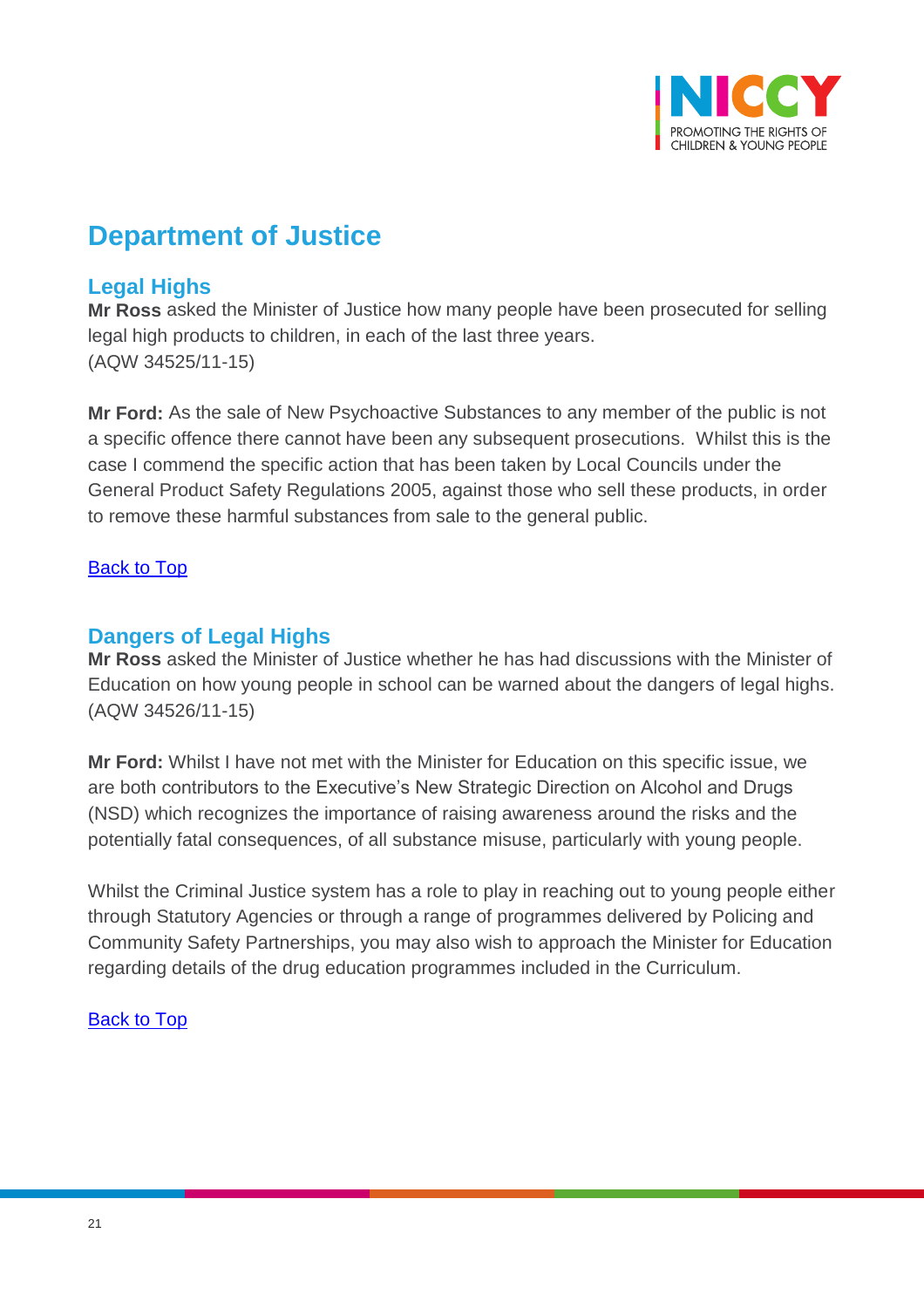

## **Independent Domestic Violence Advisers**

**Mrs Cameron** asked the Minister of Justice for an update on the tendering process for Independent Domestic Violence Advisers for Multi-Agency Risk Assessment Conferences. (AQW 34633/11-15)

**Mr Ford**: The appointment of an Independent Advice and Support Service for high risk victims of domestic violence remains a key priority for my Department. My Officials have been working, on an ongoing basis, with the Department of Health, Social Services and Public Safety and the Police Service of Northern Ireland to define and develop the role of the Service and this specification is in the final stage of being drafted.

One final issue regarding management of the sensitive information which this Service will encounter remains to be resolved by all funding partners to enable the completion of the specification. We anticipate that we will be in a position to commence the procurement process in Autumn this year.

#### [Back to Top](#page-0-14)

## **Legislation on Mental Capacity**

**Mr P Ramsey** asked the Minister of Justice what steps his Department is taking to ensure that new legislation on mental capacity complies with requirements outlined in Article 12 of United Nations Charter on the Rights of Persons with Disabilities. (AQW 34743/11-15)

**Mr Ford**: I am aware that a similar question has been asked of the Health Minister (AQW/34752/11-15).

In developing the new mental capacity legislation both my Department and the Department of Health Social Services and Public Safety have taken account of the United Nations Convention on the Rights of Persons with Disabilities. The current consultation exercise on the draft Bill provides an important opportunity for both Departments to continue to assess the compatibility of the draft Mental Capacity Bill with the Convention.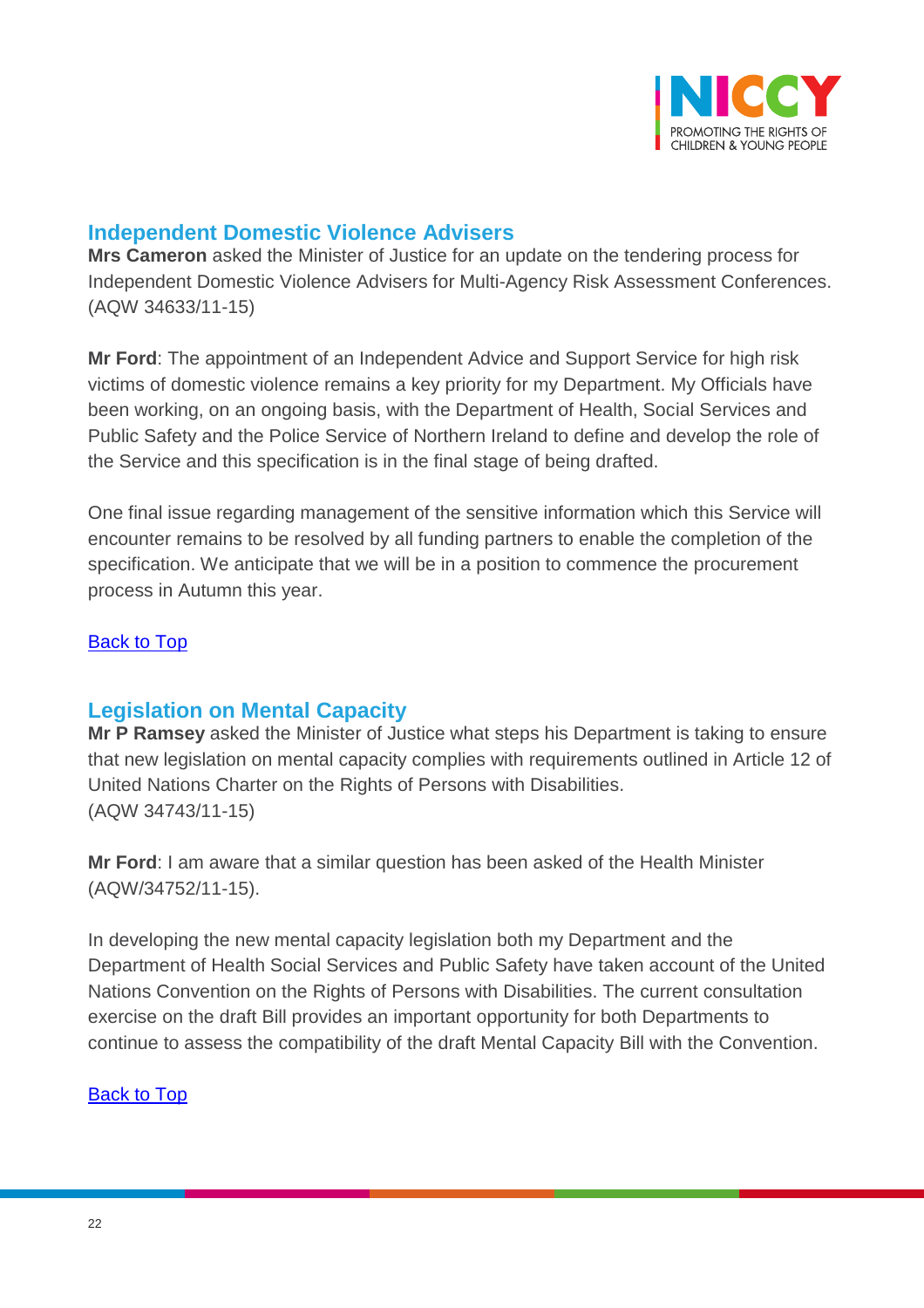

# **Mental Capacity Legislation**

**Mr P Ramsey** asked the Minister of Justice how his Department will consult with people with learning disabilities regarding the draft mental capacity legislation, to raise awareness and facilitate their involvement in monitoring its introduction and implementation. (AQW 34744/11-15)

**Mr Ford:** I am aware that a similar question has been asked of the Health Minister (AQW/34753/11-15).

Over the past few years, Learning Disability groups have been closely involved in the development of the draft Mental Capacity legislation currently out for public consultation. The Member will also be aware that Justice and Health officials have already had a very productive session with the Assembly All-Party Group on Learning Disability.

Moving forward, the consultation on the mental capacity proposals over the coming months includes five public events across Northern Ireland along with a number of sessions for particular interest groups. A number of events and workshops are already in place including some for people with learning disability and/or their representative organisations.

It is my intention that my Department will be represented at those events. Along with Health colleagues we have also produced easy read versions of the consultation material for those who might find it helpful.